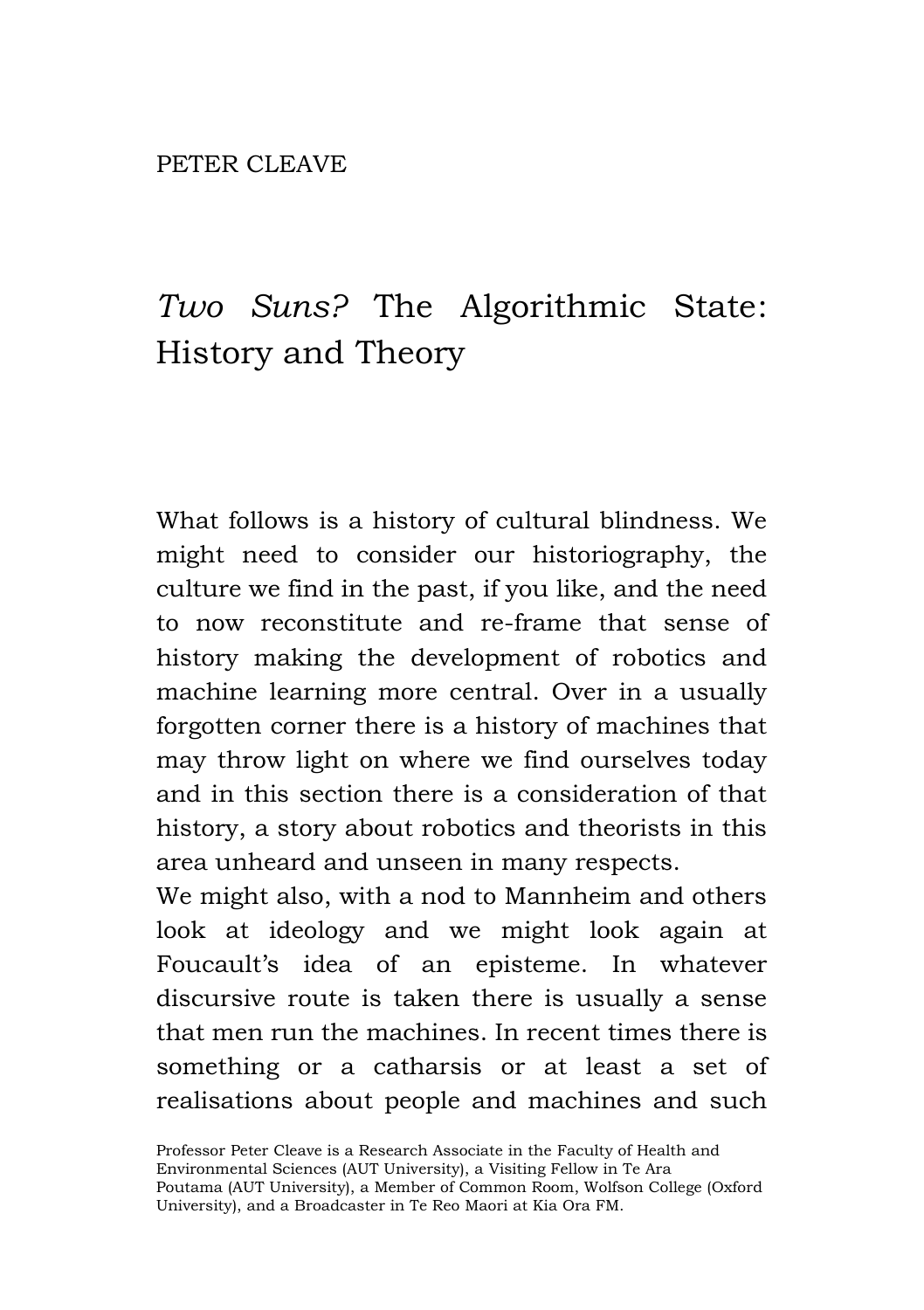terms as cobotics where the two work together have been discussed.

An example of cobotics might be that if we go back to the book, The Warehouse, there the worker goes from stack to stack picking and packing sometimes using belts and hooks to reach high on a stack. Now in Amazon Fulfillment Centres, the stacks move to the workers and lights in the bins on the stacks indicate where to pick, messages are sent between the vests workers wear and other points in the warehouse and generally the worker is stationary now while robots do a great deal of the moving around. In a few short years the cobotic situation has strengthened and developed considerably so that instead of people coming to the machines the machines come to the people.

In what follows an attempt at explanation of this history that we did not notice is made. What should we be noticing now? Such a question might be impossible to answer but we may have a crack at it as we go. What are the facts in that history, what happened when and where? And what are the myths in that history, what is the shorthand and what are the extended treatments?

We could go back to a history of illusion as Vaucansun (1709 –1782), with a mix of science and fairground schlock, gave us the mechanical chess player as well as his shitting duck, all in a spirit of curiosity, all too in a mix of the friendly and the cute with the machine. We could go back to the history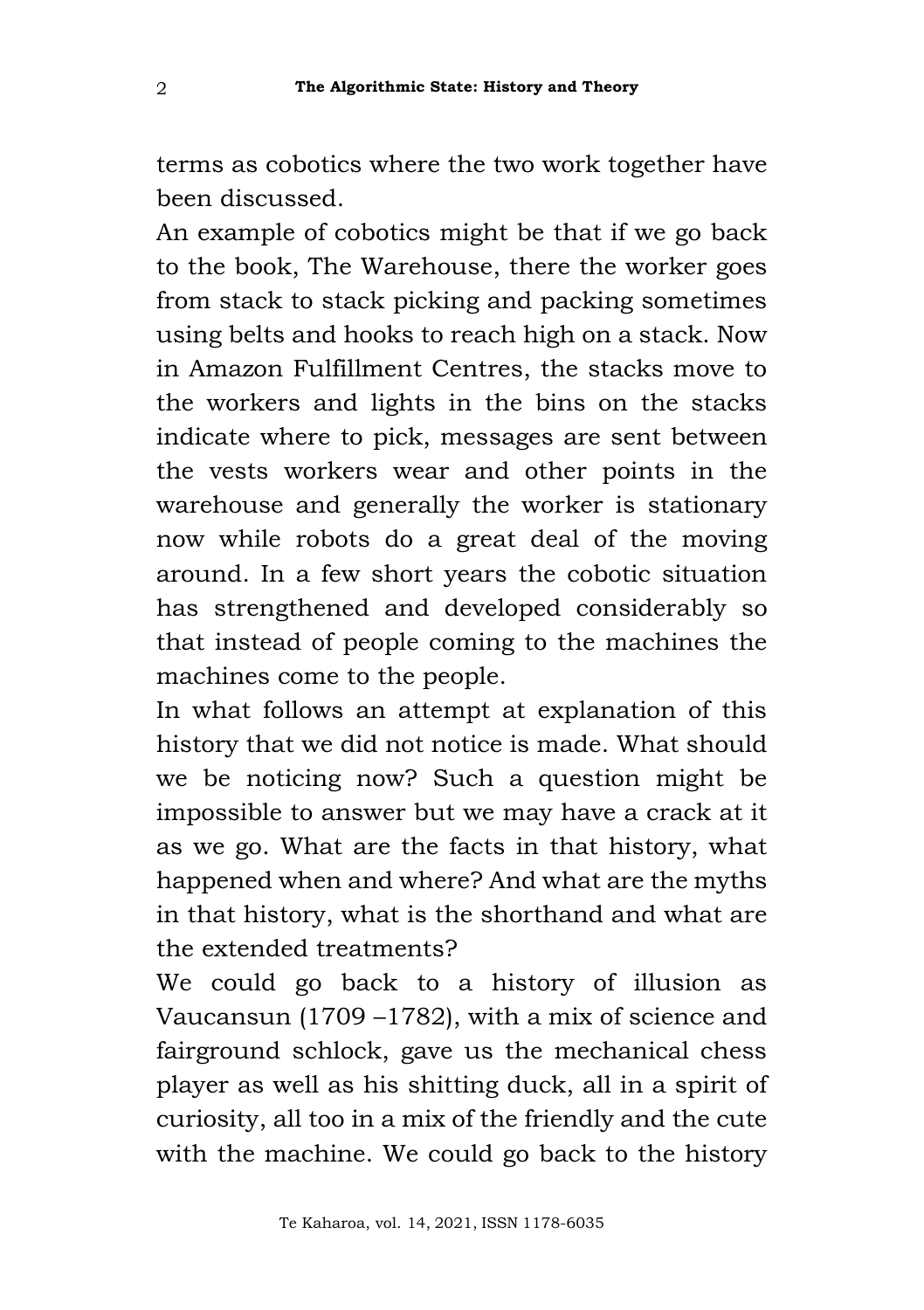of dolls and to dolls in cultures around the world with Gaby Wood's Living Dolls in mind to karetao in the New Zealand Maori case and look at the literature there to see if there are significant cultural and epistemological differences that might themselves shed light on the current situation and the use of the term 'cobotics' with regard, say, to the person and their pet computer, robot, scout, car or any other machine that they operate at a distance sometimes even only to say 'Stop' and 'Go' or 'Its time to retire for repair or replacement'.

We could walk a path or two trying to follow theorists of society covering the period since Vaucansun. Foucault talked about the emergence of man as a subject. And yet over the same period we can see the emergence of the machine. We never saw the machine as the central focus, the machine as subject.

In the writings of HG Wells and others the machines are imagined to be in competition with humans. H G Wells might himself be the 'go to' person for the imagining of the machine. But there is a need to consider Huxley and other writers as its not all about the emergence of the machine, its also to do with the focus on pleasant diversion facilitated by various technologies in the face of or in the presence of the machine taking that word to mean developments in AI as well as the usual connotations. And then we might think about Orwell and, perhaps, throw in a pinch of Phillip K Dick. We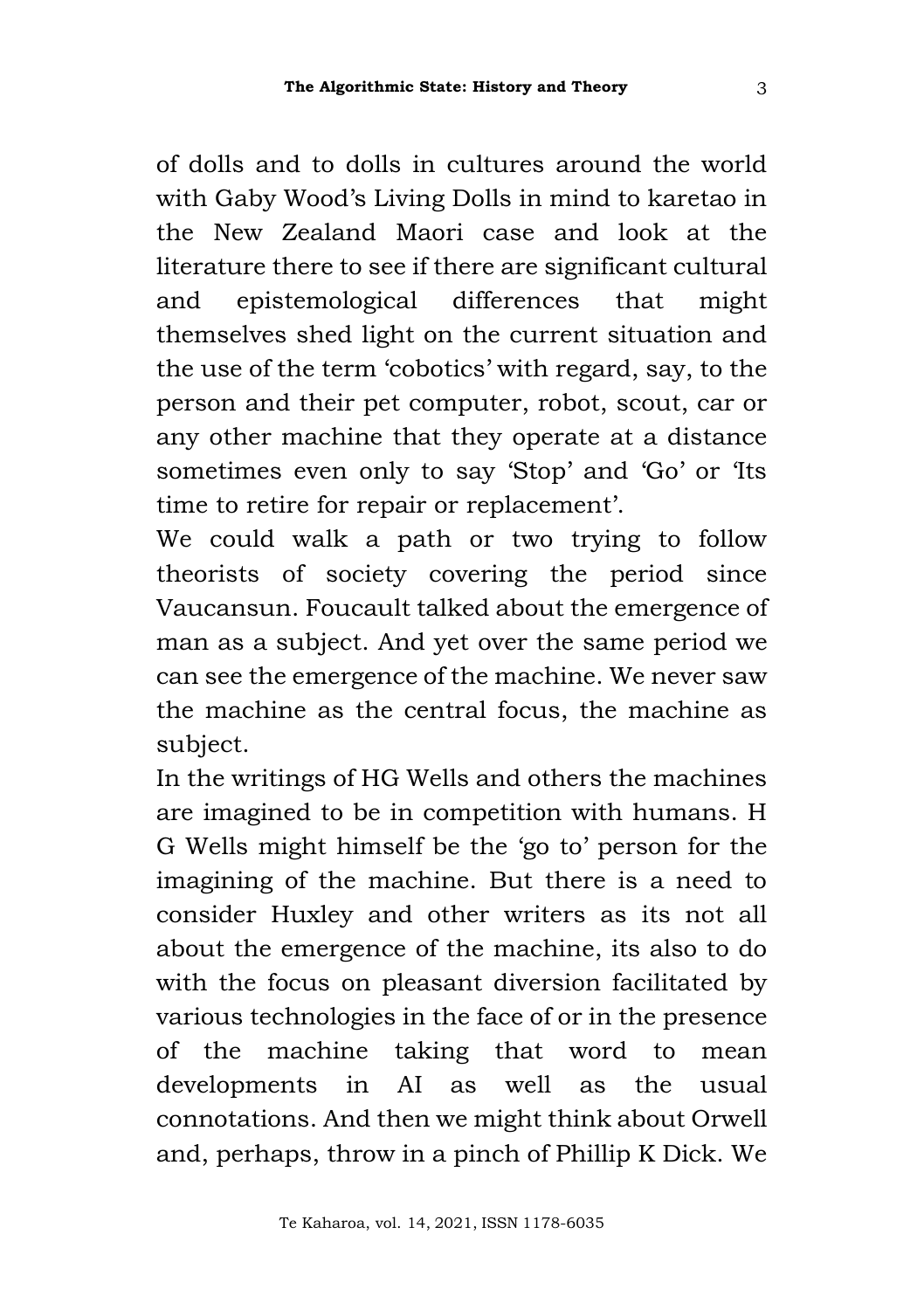might call this Science Fiction or we might see this literature as more central to our experience just as we might see a more central role for Machine Learning discussed below.

We could talk about the industrial age and the information age and suggest that we might have missed the essential industry of the industrial age which became the workings of the algorithm, of a system to take a formula of analysis, repeat it and improve it, then proceed into extrapolation, to learning. As O'Neill and Sauter point out in the discussion in Seven and elsewhere in the *Two Suns?* series the algorithm can be simple, it can be deceptive but it can also be extremely complex with high capacity for learning. How did this come to be? We might question the idea of revolution as in the sense of the industrial revolution. In which direction was there a turning? Toward the freeing of people from repetitive work or of freeing machines to learn, albeit at first in a stumbling, barely recognised way as the history sketched below shows. To understand what is happening with Big Tech and what I have called the Algorithmic State we might do such historical research on such things as robotics as we find a way forward to talk about cobotics, governance and the sovereignty of systems.

We seem to have set of silences, of historical glitches, of missed gear shifts where almost out of nowhere comes a Bayes or a Babbage. And then another gap and then its Learning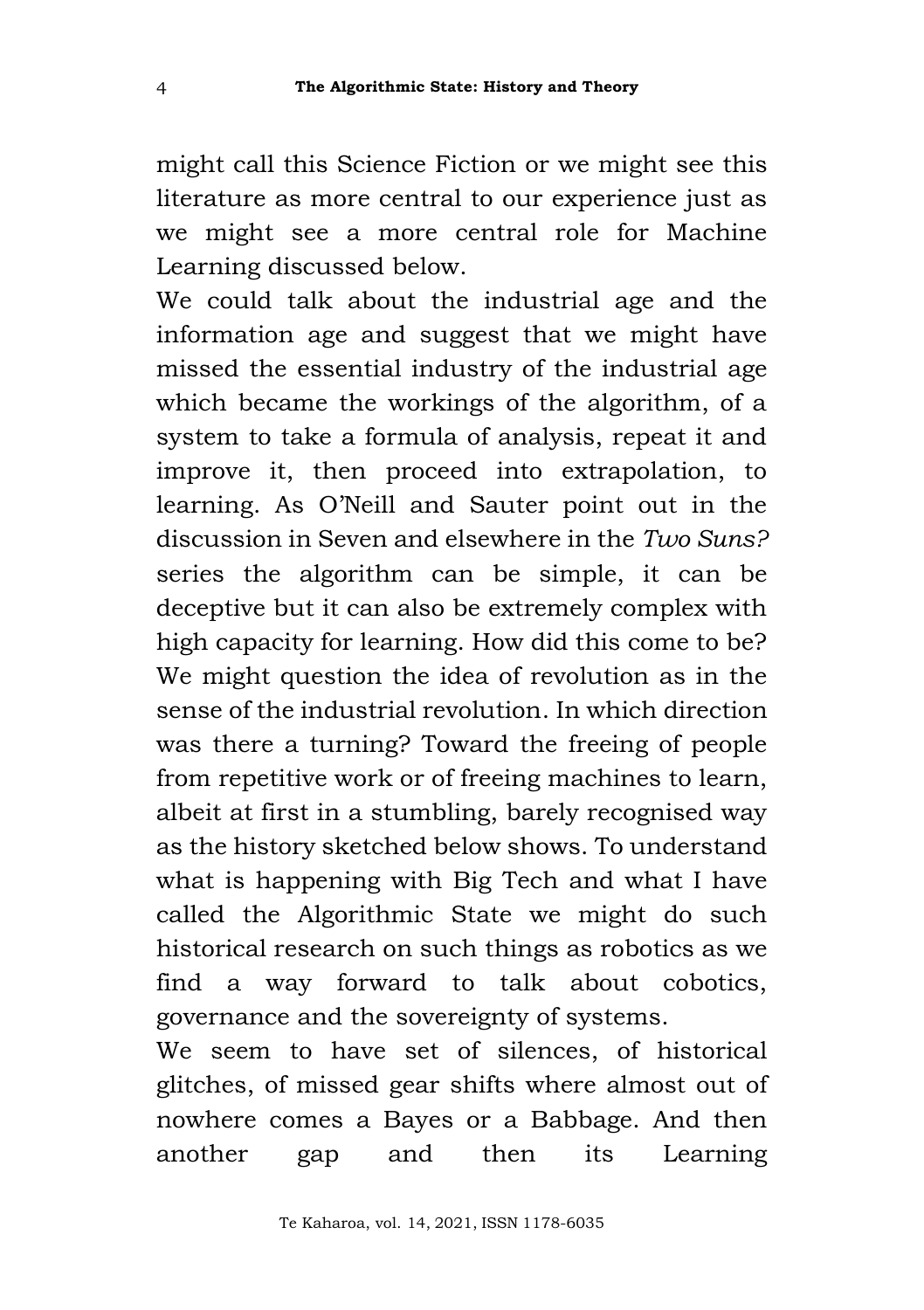Machines/Machine Learning. This is considered below in terms of what is known as 'the AI winter' and the way we bracket out developments in this area.

In the broad picture we really need to go back to a history of government or governance. We are used to a history of governance by government but now we might speak about other forms of governance involving algorithms, about cobotics and the use of systems. The discussion of techno feudalism in the previous section of this series might inform a consideration of governance but it might also miss the central matters of the data and the algorithm, the robot and then the cobot, the leaders who were only as good as their data could become, as their data could make them.

The history outlined below happened over a period that saw the Romantic Poets, almost as though the emergence of machine culture called forth an interest in self and inner landscapes. Over a period that saw the development of the great democracies in France, the USA and in England we have also seen the development in California and elsewhere of what commentators have called techno feudalism and what has been called in this series the Algorithmic State.

Are our historical preoccupations to do with an unconscious rejection of the learning machine and its antecedents? Are our attentions to the arts and politics a set of unconsciously willed distractions,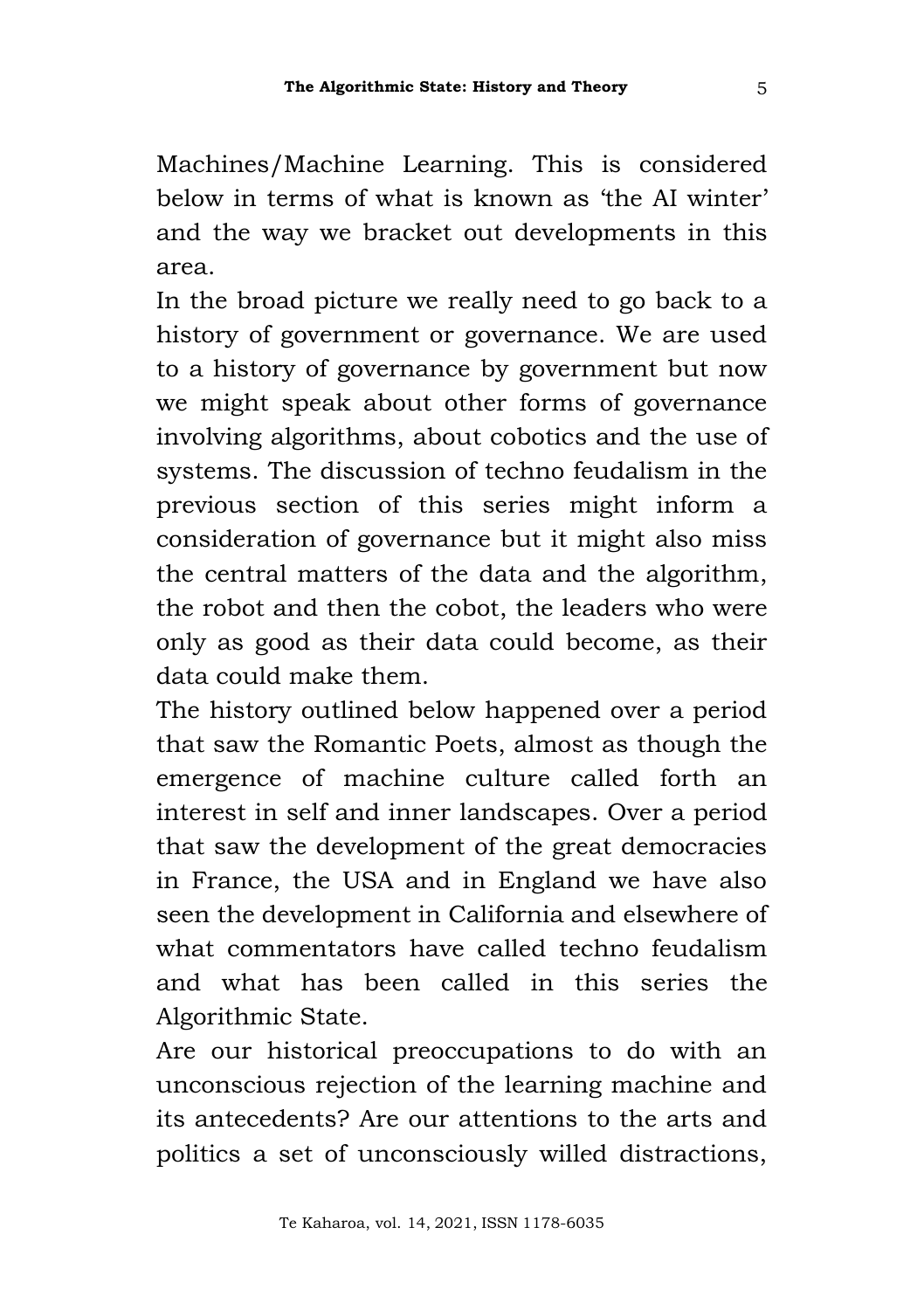ways of missing the point and escaping the plot? So much of our politics and arts are to do with egalitarian ideas and now we find a gap of outrageous proportions between Bezos, the richest man in the world, and Gates, Musk, Zuckerberg and a few others and the person on the Clapham omnibus. How, and to the point of this part of the *Two Suns?* series when did this happen?

Do we have theory for algorithm and resource over time? One thinks of fisheries, quota and algorithms, of data and quota. In a paper of 1999 the present author went over this general position.

But something else was happening from Vaucansun in the time of Voltaire with the first robots to a situation of Machine Learning where robots teach themselves. And we missed it. We could go back a long way and take several perspectives. One perspective might be to look at the division of space and extant interests or lack thereof. In the 1880s there was the partition of Africa but this, at the Berlin conference of 1878, might not have been given great prominence in Europe. In 1949 there was the partition of India. Again that happened in a place obscure to many observers in Europe and the Americas and elsewhere.

The discussion of the algorithmic state follows a similar pattern. An obscure area like space can be characterised as a shell belonging to Musk or Bezos and then turn out to be significant in communications. Developments in AI or machine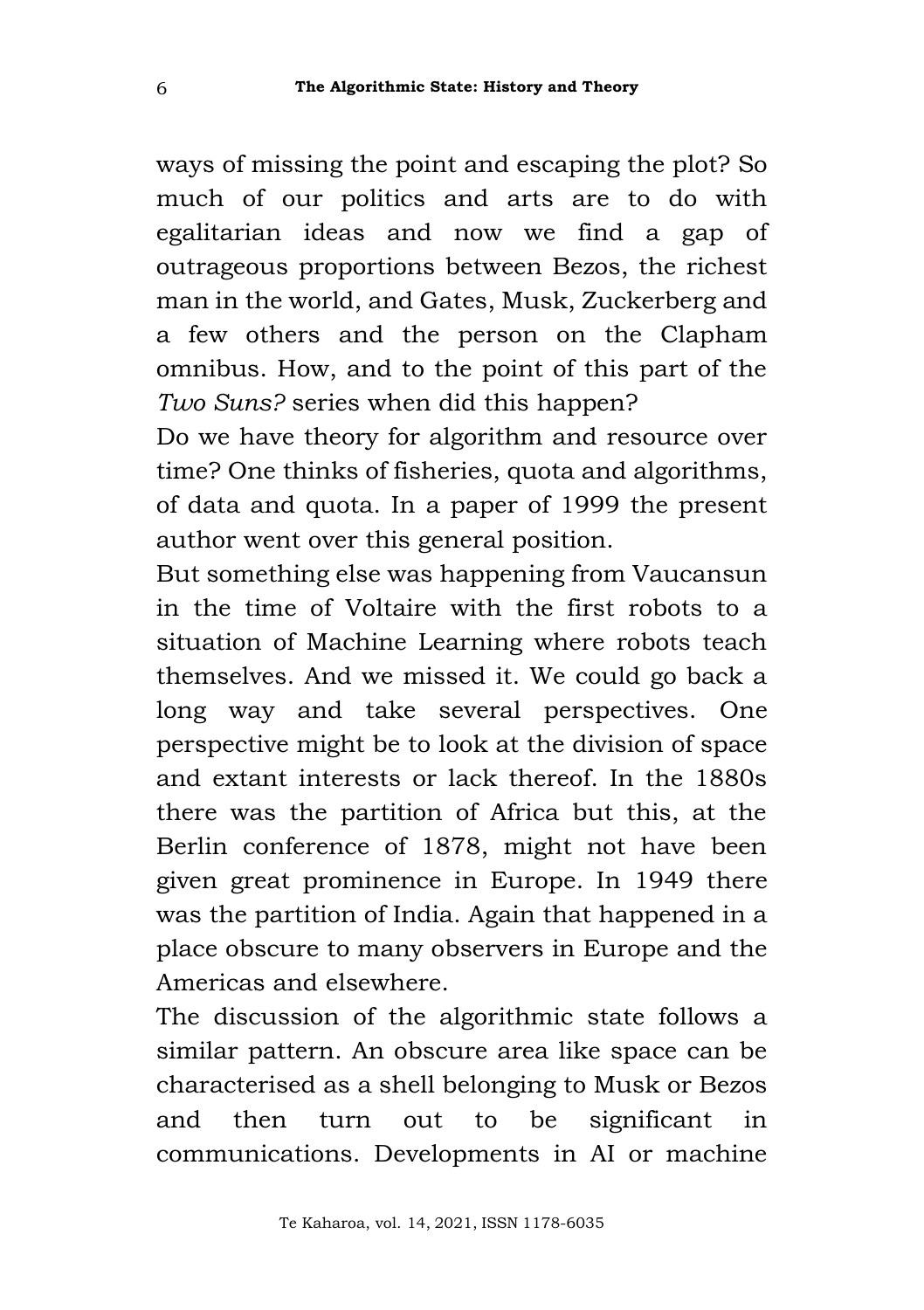learning happen in obscurity and then turn out to be central. We could say the history of the latter is obscure pretty well up to the latter years of the last century and then becomes increasingly important. Even in house though amongst those working in or close to the field there are silences as with what is known as 'the AI winter' in part of the last half of last century.

This leaves us with a historiography where almost out of nowhere in the 1990s there is a breakout and this is the point, the moment, perhaps when the algorithmic state starts to emerge, to emerge out of the chrysalis, as it were, from the AI laboratory to the real world. Then, as machine learning develops there is a process of leaps and bounds. There is also a moment in 2016-7 in the case of the Cambridge Analytica matter where the wide world wakes up, as it were, to the idea that data might be abused.

And its all to do, practically speaking, with the way robots work in Amazon's fulfilment centres, to drone delivery through Prime Air, the way your computer tracks your interests or the ways in which the movements of you and your dog are followed in the neighbourhood mesh. How did all this happen? And when?

Somehow we don't bother to explain this, we simply accept and move on. But there is a general thing about the sky and close or inner space that has happened over the last half century that was not there before. There is an aspect to the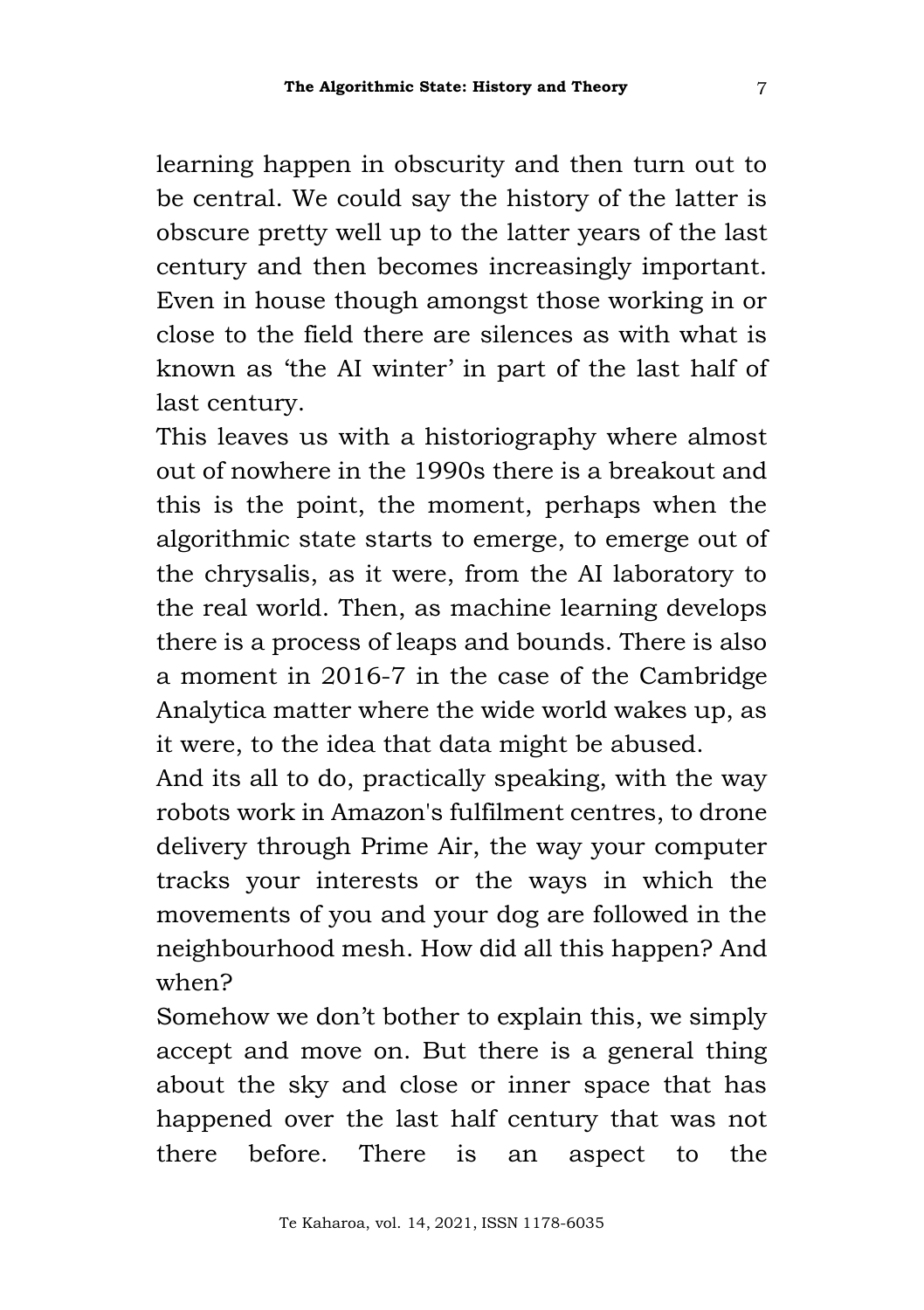neighbourhood, to the home, to the screen that was not there before, there has been a shaping of experience.

Now might be a good time to walk through the history slowly and carefully to see how we arrived here. What follows is a slow and steady year by year recounting rather than a display of historical erudition. The intention is to set out a platform of facts over time using standard references. Having said that we might also start at the end or one of the ends. Wikipedia provides an excellent introduction to machine learning,

The term machine learning was coined in 1959 by Arthur Samuel, an American IBMer and pioneer in the field of computer gaming and artificial intelligence. A representative book of the machine learning research during the 1960s was the Nilsson's book on Learning Machines, dealing mostly with machine learning for pattern classification. Interest related to pattern recognition continued into the 1970s, as described by Duda and Hart in 1973. In 1981 a report was given on using teaching strategies so that a neural network learns to recognize 40 characters (26 letters, 10 digits, and 4 special symbols) from a computer terminal.

Tom M. Mitchell provided a widely quoted, more formal definition of the algorithms studied in the machine learning field: "A computer program is said to learn from experience E with respect to some

Te Kaharoa, vol. 14, 2021, ISSN 1178-6035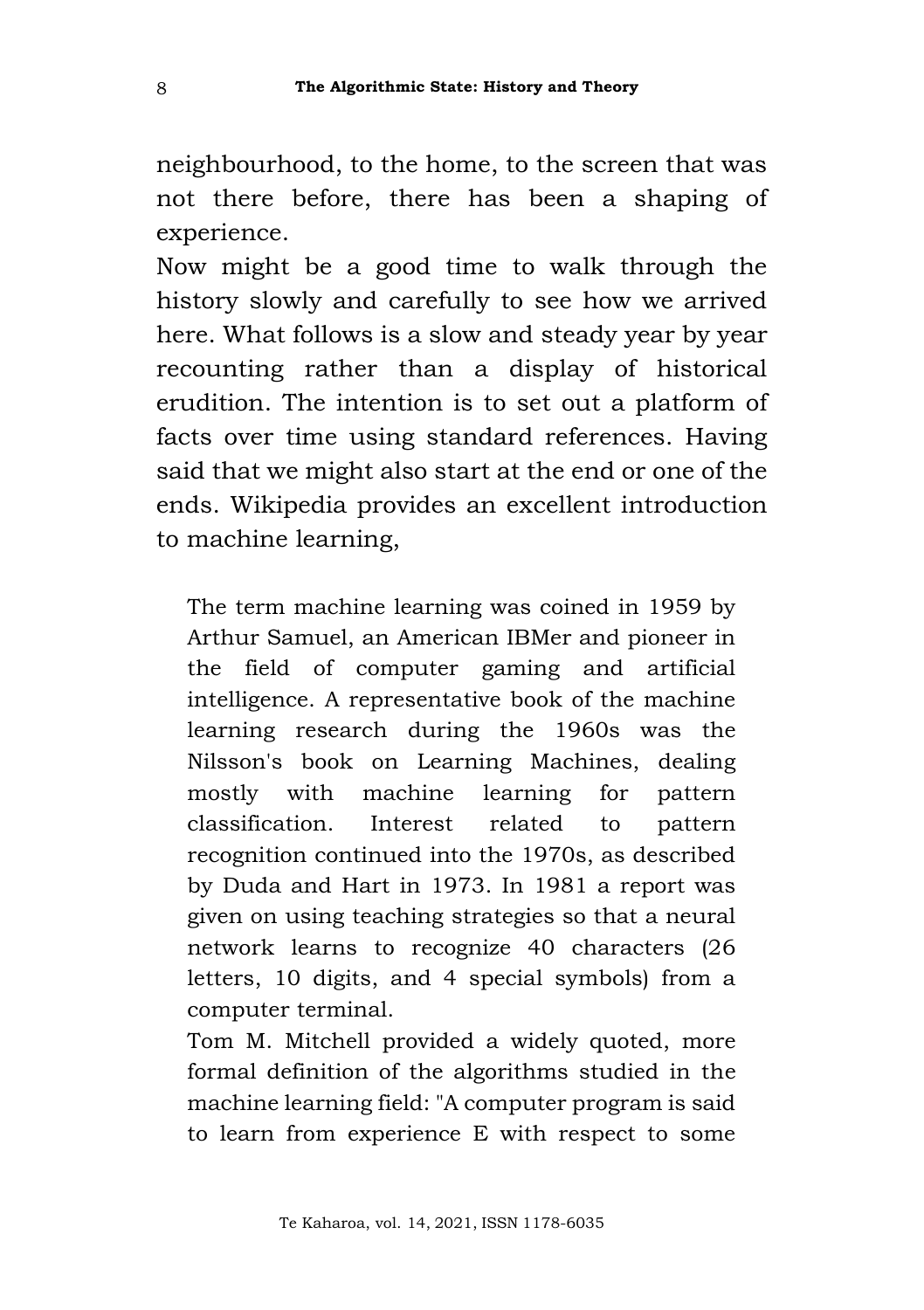class of tasks T and performance measure P if its performance at tasks in T, as measured by P, improves with experience E." This definition of the tasks in which machine learning is concerned offers a fundamentally operational definition rather than defining the field in cognitive terms. This follows Alan Turing's proposal in his paper "Computing Machinery and Intelligence", in which the question "Can machines think?" is replaced with the question "Can machines do what we (as thinking entities) can do?".

Modern day machine learning has two objectives, one is to classify data based on models which have been developed, the other purpose is to make predictions for future outcomes based on these models. A hypothetical algorithm specific to classifying data may use computer vision of moles coupled with supervised learning in order to train it to classify the cancerous moles. Whereas, a machine learning algorithm for stock trading may inform the trader of future potential predictions.

The entry for Machine Learning in Wikipedia above begins in the 1950s and talks about statistical methods being discovered and refined at that time. At the same time simple algorithms are used in 'pioneering machine learning research'. One curious feature is that notwithstanding the figures mentioned above and their times there is a return to the eighteenth century and the mathematics of Thomas Bayes (1701 – 1761).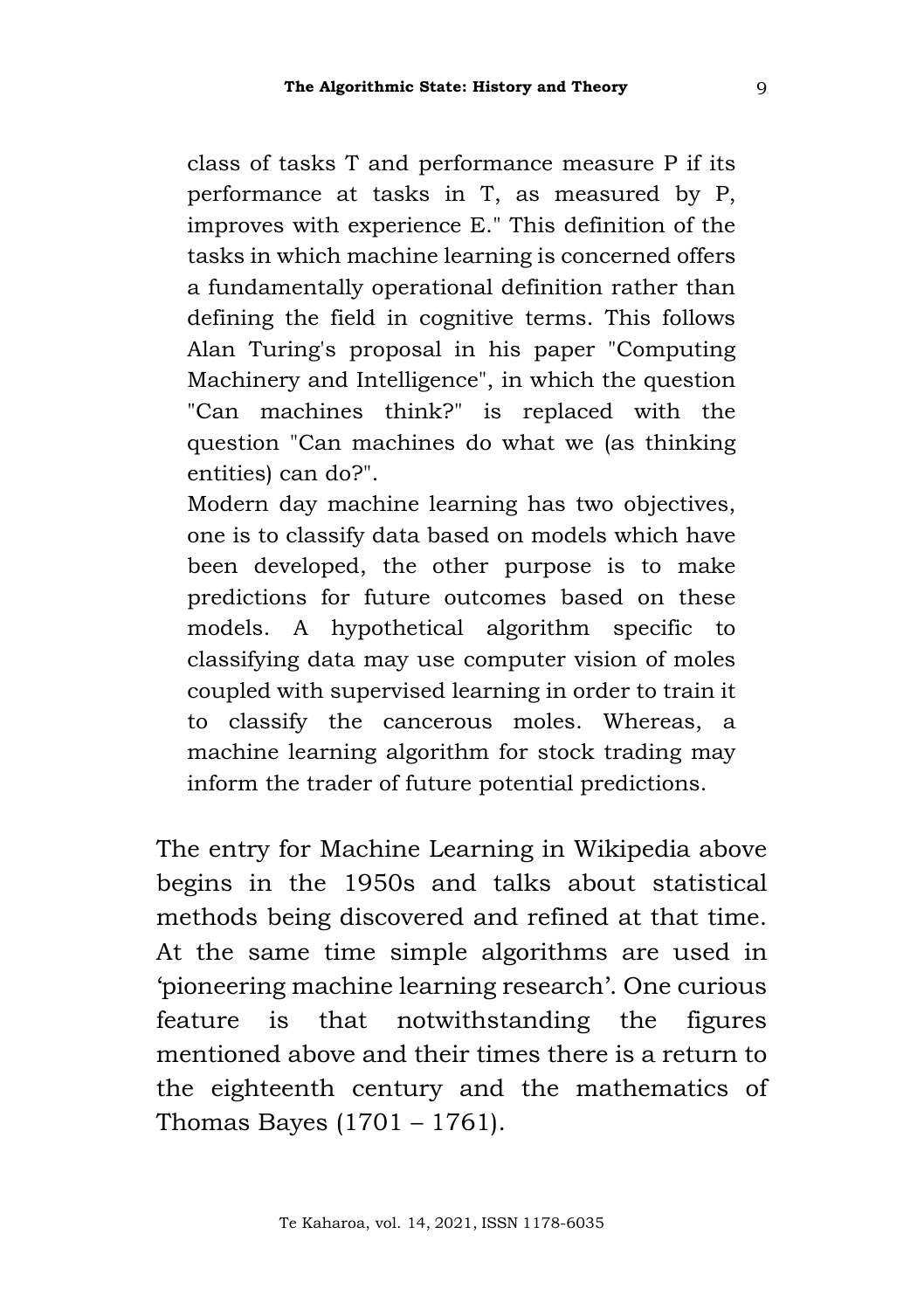To look at the prehistory of Machine Learning, going back to 1763 we can see the underpinnings of Bayes' Theorem. Thomas Bayes's work An Essay towards solving a Problem in the Doctrine of Chances is published two years after his death, having been amended and edited by a friend of Bayes, Richard Price. The essay presents work which underpins Bayes theorem.

Then in 1805, in the time of Napoleon Bonaparte (1769-1821) there is the business of the Least Square. Adrien-Marie Legendre describes the 'méthode des moindres carrés', known in English as the least squares method. The least squares method is used widely in data fitting. In 1812 there is the development of Bayes' Theorem. Pierre-Simon Laplace publishes Théorie Analytique des Probabilités, in which he expands upon the work of Bayes and defines what is now known as Bayes' Theorem.

We could go back to Babbage (1791-1871), his Difference Engine and his Analytical Engine which puts us, going back, toward the Enlightenment, to Vaucansun (1709 –1782) and Voltaire (1694-1778) but also, going the other way in time, toward Darwin (1809-1882). If the latter thought much of machines little was the telling. It is interesting though to think of the reception to Darwin's ideas. The AI winter of the 1970s discussed later might be compared to the treatment of Darwin's work in the early twentieth century as recounted on Wikipedia: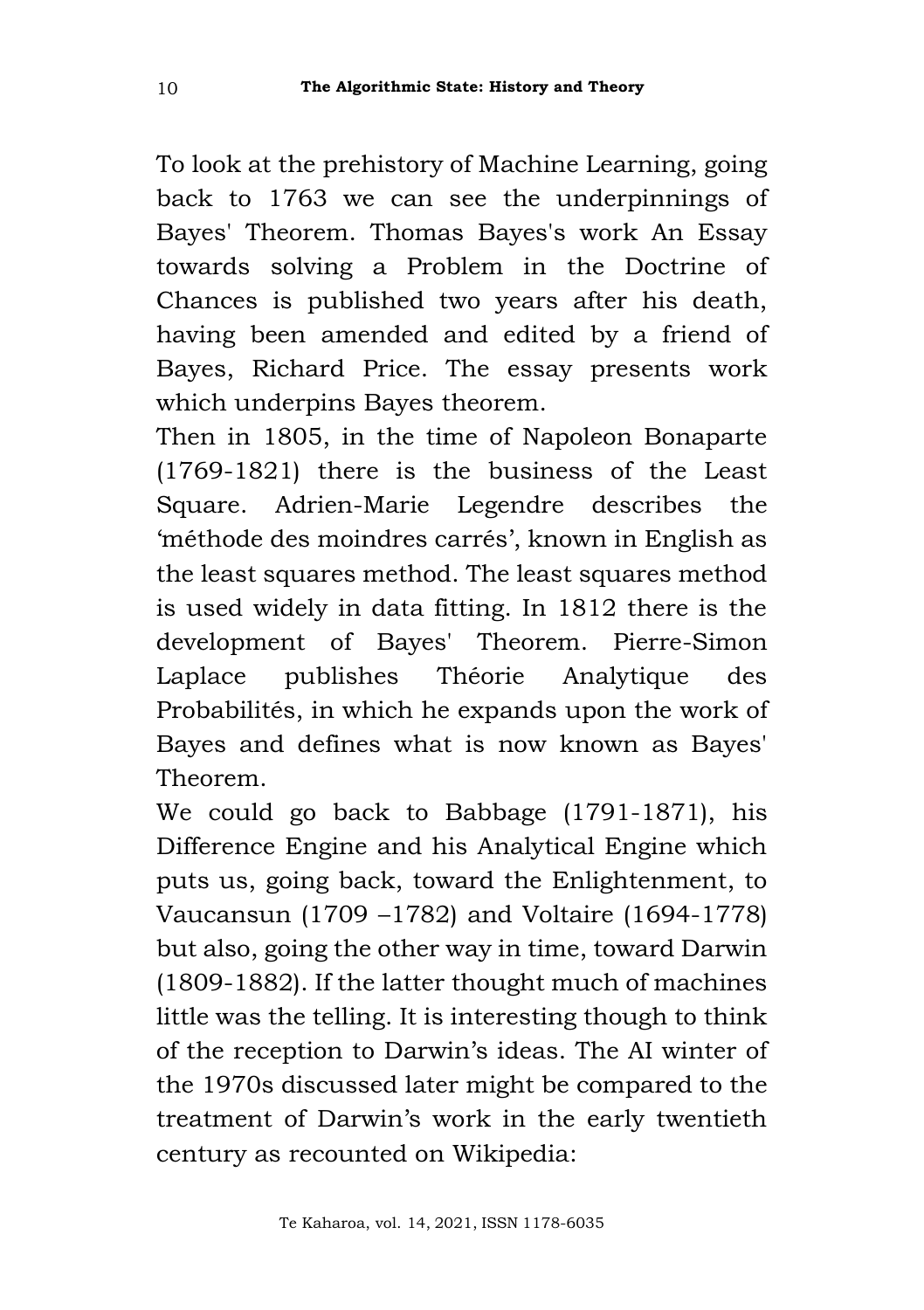Around the beginning of the 20th century, a period that has been called "the eclipse of Darwinism", scientists proposed various alternative evolutionary mechanisms, which eventually proved untenable. Ronald Fisher, an English statistician, finally united Mendelian genetics with natural selection, in the period between 1918 and his 1930 book The Genetical Theory of Natural Selection. He gave the theory a mathematical footing and brought broad scientific consensus that natural selection was the basic mechanism of evolution, thus founding the basis for population genetics and the modrn evolutionary synthesis, with Sewall Wright, which set the frame of reference for modern debates and refinements of the theory.

Generally speaking though, it seems a little unusual that the analysis of Big Tech and its history, as compared to the eventual scrutiny that Darwin's theories were given, seems slight. It is also interesting that there is little comment on where we are with Machine Learning and evolution.

We might also put Karl Marx (1818 – 1883) into the frame especially with reference to feudalism, the condition of the peasant, the serf and to think about the suggestion in the last section of Two Suns, Five, that we see the re-emergence of such conditions in neo feudalism or techno feudalism. It might be just too cute to think that techno feudalism burst out of a California garage in the 1990s. Again we might ask of Marx, what about the history of the machine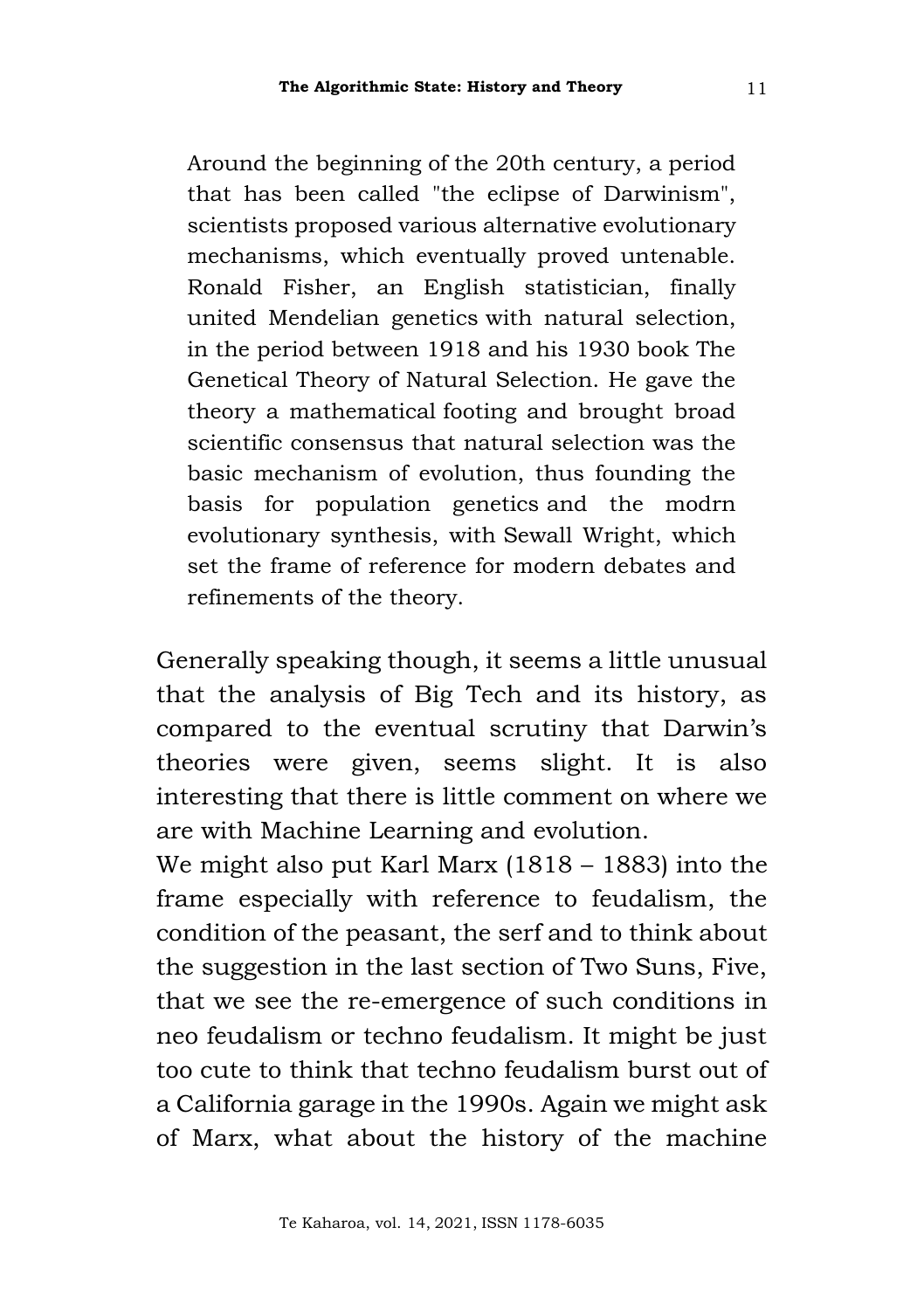before Bezos, in the nineteenth century and before? And we might ask of Marx, what about the liberation of the serf in this new context? What about data as capital?

As well as Marx and Darwin we might think of Freud who lived from 1856 to 1939. To Freud the mind was something situated on two shoulders with a group of such to share. The idea of a mind operating in the screen of a phone with an onlooker, shoulders hunched perhaps, observing and occasionally contributing would have seemed preposterous in his time which takes us right up to the eve of the Second World War.

Coming back to before the First World War, in 1912 the world hears about Markov Chains. Andrey

Markov first described techniques he used to analyse a poem. The techniques later become known as Markov chains. World War 1 (1914-18) saw the development of machines in the air and in communications. There is also a distraction as we know history because perhaps we look back to the causes of the war, who fought in it and who won the thing rather than the development of machines and science therein.

Turning to the general history of machines, the prehistory of machine learning ,if you like, then we come, perhaps, to Alan Turing (1912 – 1954) in a period of high curiosity driven, to some extent at least, by the Second World War (1939-45)and the development of the Enigma Machine, the breaking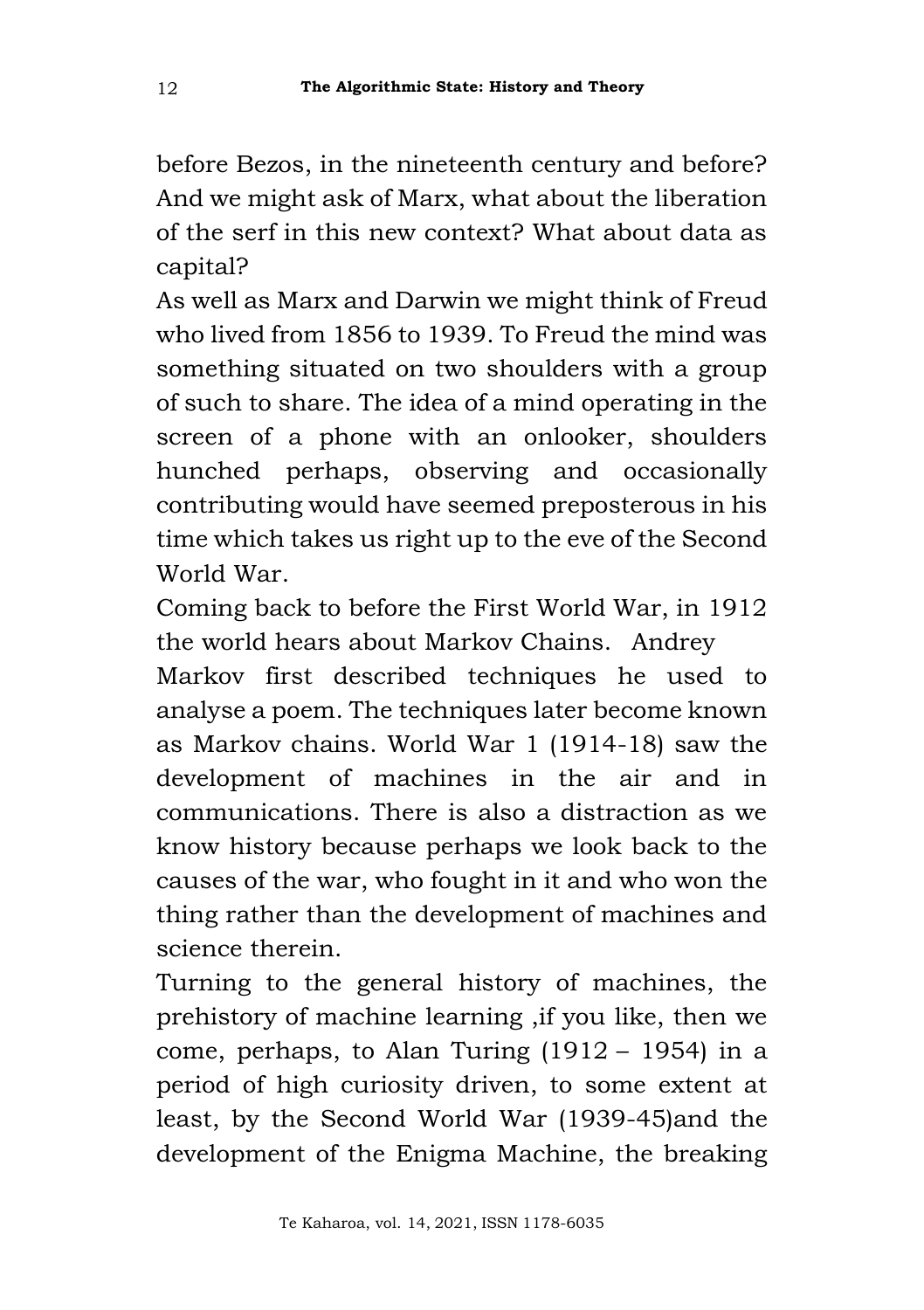of codes and other things. In 1950 we have Turing's Learning Machine. Alan Turing proposes a 'learning machine' that could learn and become artificially intelligent. Turing's specific proposal foreshadows genetic algorithms.

After the Second World War we have an idea of brain, of mind. In 1951 there is the First Neural Network Machine. Marvin Minsky (1927-2016) and Dean Edmonds build the first neural network machine, able to learn, the SNARC. At the same time and with us still today we have the idea, the preoccupation perhaps, of and with machines that play games. In 1952 we have Machines Playing Checkers. Arthur Samuel joins IBM's Poughkeepsie Laboratory and begins working on some of the very first machine learning programs, first creating programs that play checkers.

1957 sees the Perceptron. Frank Rosenblatt invents the perceptron while working at the Cornell Aeronautical Laboratory. The invention of the perceptron generated a great deal of excitement and was widely covered in the media. The media coverage is important as in the next half century or so there are periodic flashes, occasional glimpses by the public of developments in AI.

Momentum continues into the 1960s as Bayesian methods are introduced for probabilistic inference in machine learning. The emphasis on games continues. In 1963 we have Machines Playing Tic-Tac-Toe Donald Michie creates a 'machine'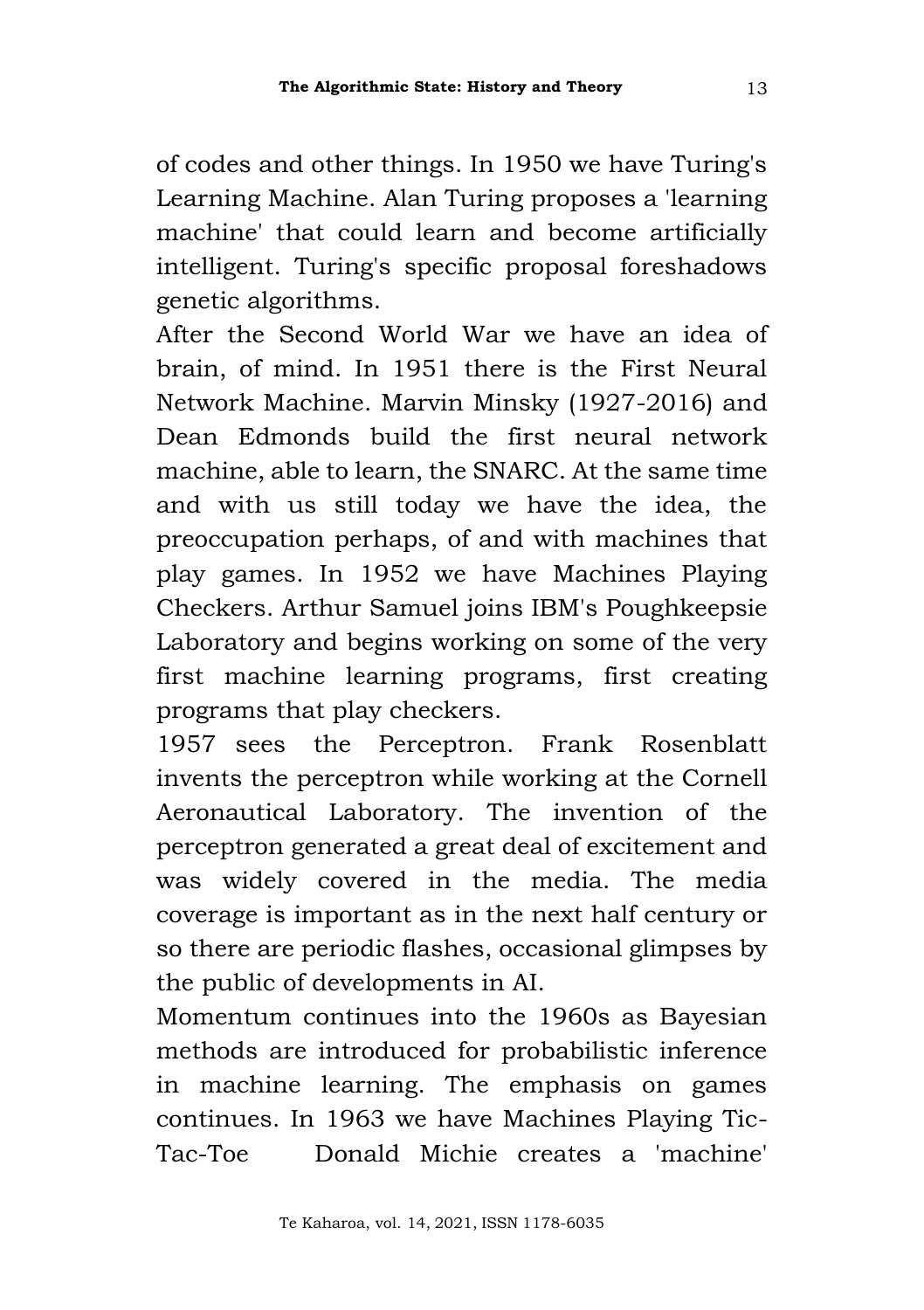consisting of 304 match boxes and beads, which uses reinforcement learning to play Tic-tac-toe (also known as noughts and crosses).

In 1964 Jack Ma, founder of Alibaba and Ant is born. His Wikipedia entry flies in the face of the idea that Big Tech leaders have illustrated genius in other areas like education:

...Ma struggled attending college. Ma failed the entrance exam for the Hangzhou Teachers College twice as his weak point was mathematics. The Chinese entrance exams, held annually, took Ma three years to pass. Ma attended Hangzhou Teacher's Institute... and graduated in 1988 with a Bachelor of Arts in English. While at school, Ma was head of the student council. After graduation, he became a lecturer in English and international trade at… Ma applied ten times to Harvard Business School and got rejected each time.

At the same time, staying with his Wikipedia entry, Ma shares with someone like Bill and Belinda Gates extreme wealth and a taste for philanthropy:

As of January 2021, with a net worth of \$61.4 billion, Ma is the third-wealthiest person in China, ...as well as one of the wealthiest people in the world, ranked 20th by Forbes. In 2019, Forbes named Ma in its list of "Asia's 2019 Heroes of Philanthropy" for his work supporting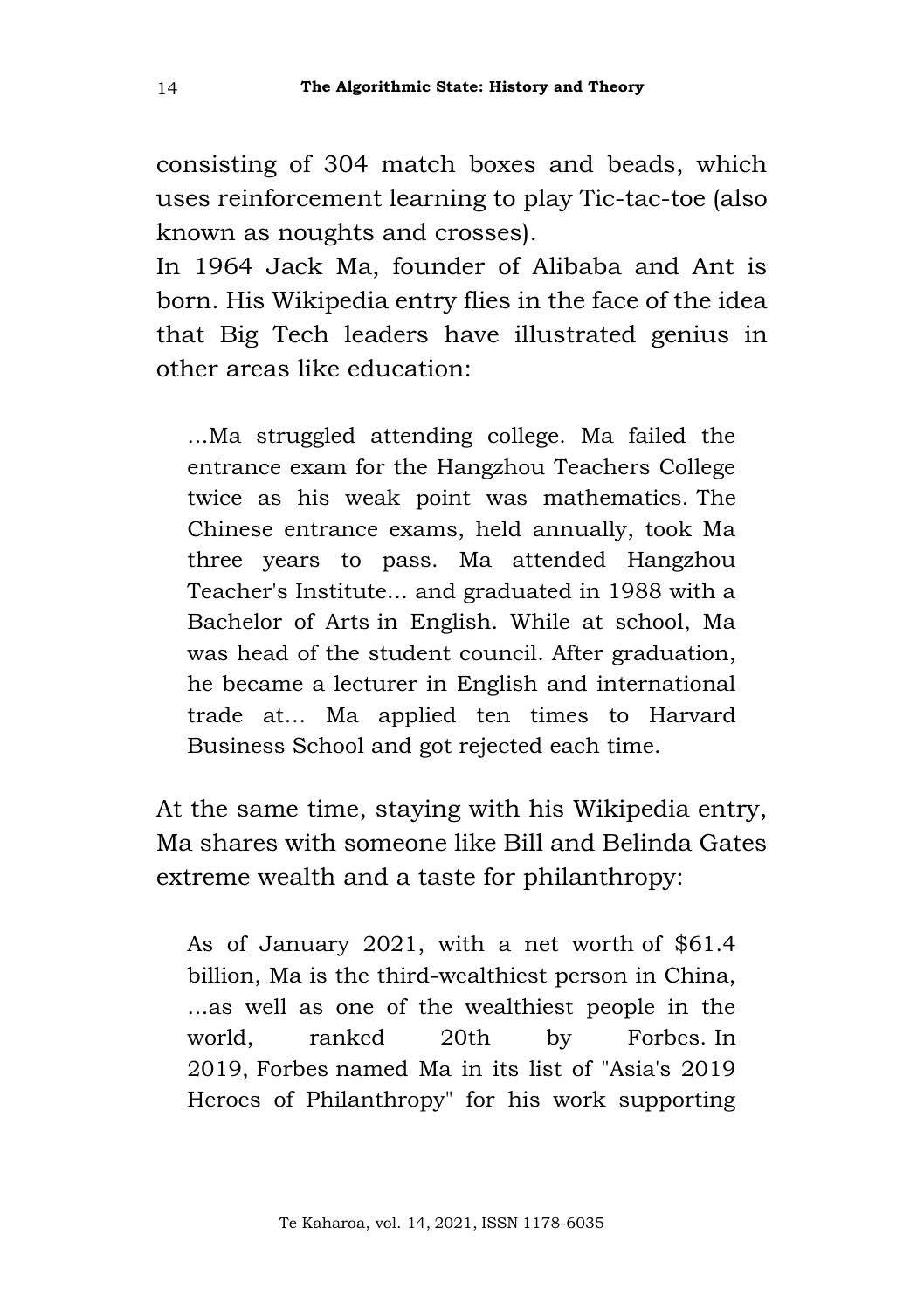underprivileged communities in China, Africa, Australia, and the Middle East.

As shown later in this section, the history of Jack Ma in China is something of a work in progress.

In 1967 we have Nearest Neighbor. The nearest neighbor algorithm was created, which is the start of basic pattern recognition. The algorithm was used to map routes. In some respects this looks ahead to the neighbourhood mesh discussed extensively in Seven of the *Two Suns?* series.

In 1968 2001: A Space Odyssey appears. This is an epic science fiction film produced and directed by Stanley Kubrick. The screenplay was written by Kubrick and Arthur C. Clarke, and was inspired by Clarke's 1951 short story The Sentinel and other short stories by Clarke. A novel released after the film's premiere was in part written concurrently with the screenplay. The film, which follows a voyage to Jupiter with the sentient computer HAL after the discovery of an alien monolith affecting human evolution, deals with themes of existentialism, human evolution, technology, artificial intelligence, and the possibility of extraterrestrial life. This film may be prescient in that Bezos and Musk are exploring both AI and space in 2021. What they will find and how this might affect human evolution are questions of the day.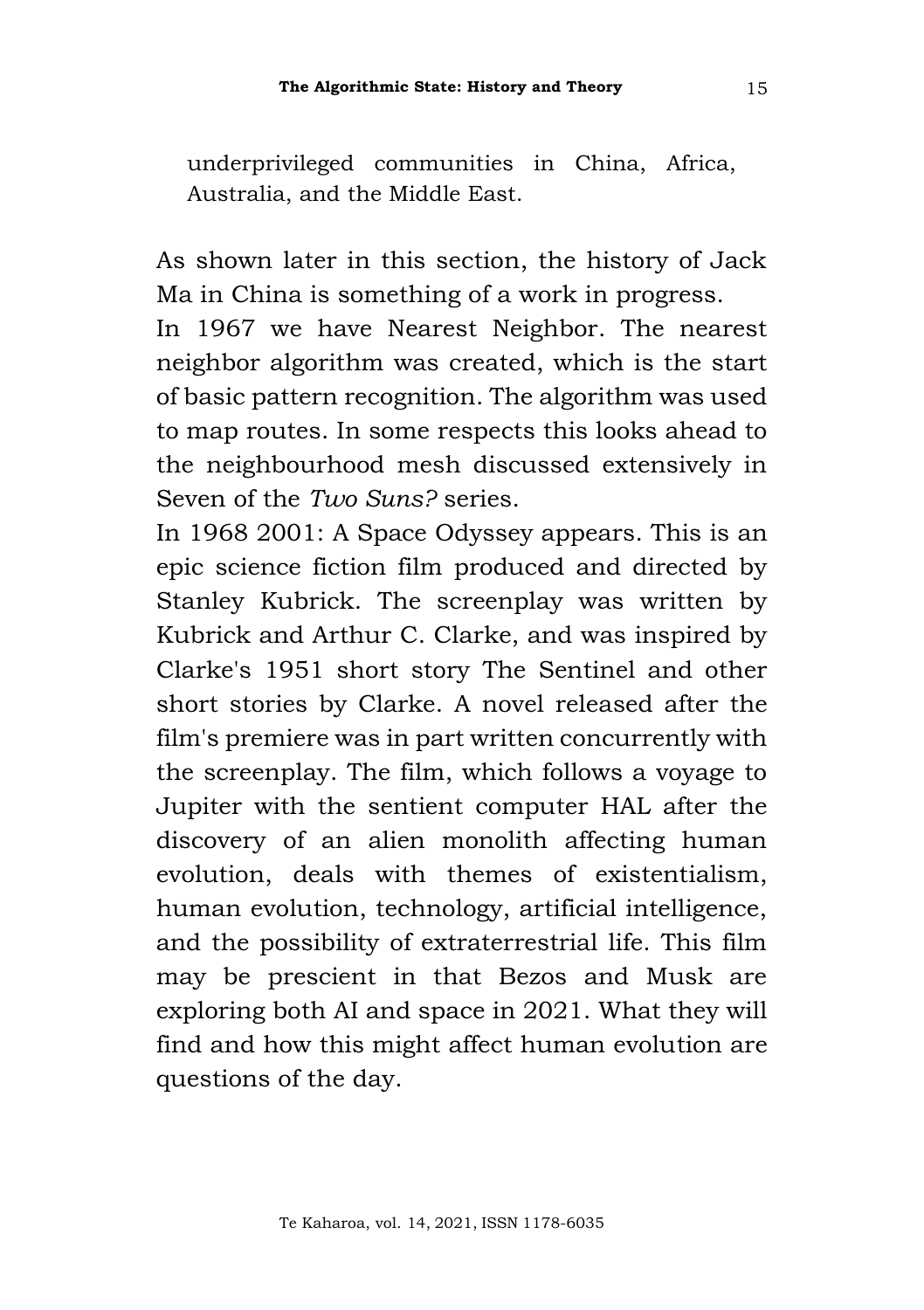A year later in 1969 we have the Limitations of Neural Networks. Marvin Minsky and Seymour Papert publish their book Perceptrons, describing some of the limitations of perceptrons and neural networks. The interpretation that the book shows that neural networks are fundamentally limited is seen as a hindrance for research into neural networks.

But then in the 1970s, as noted above, there is what is known as the 'AI Winter' and a general pessimism about the effectiveness of machine learning.

Having said that there is a break in the weather so to speak, in 1970 when we have Automatic Differentiation (Backpropagation). Seppo Linnainmaa publishes the general method for automatic differentiation (AD) of discrete connected networks of nested differentiable functions. This corresponds to the modern version of backpropagation, but is not yet named as such.

1979 sees the Stanford Cart. Students at Stanford University develop a cart that can navigate and avoid obstacles in a room. Also in 1979 Kunihiko Fukushima first publishes his work on the neocognitron, a type of artificial neural network (ANN). Neocognition later inspires convolutional neural networks (CNNs).

The pendulum of interest swings back from the 'winter' of the 1970s in the 1980s as the rediscovery of backpropagation causes a resurgence in machine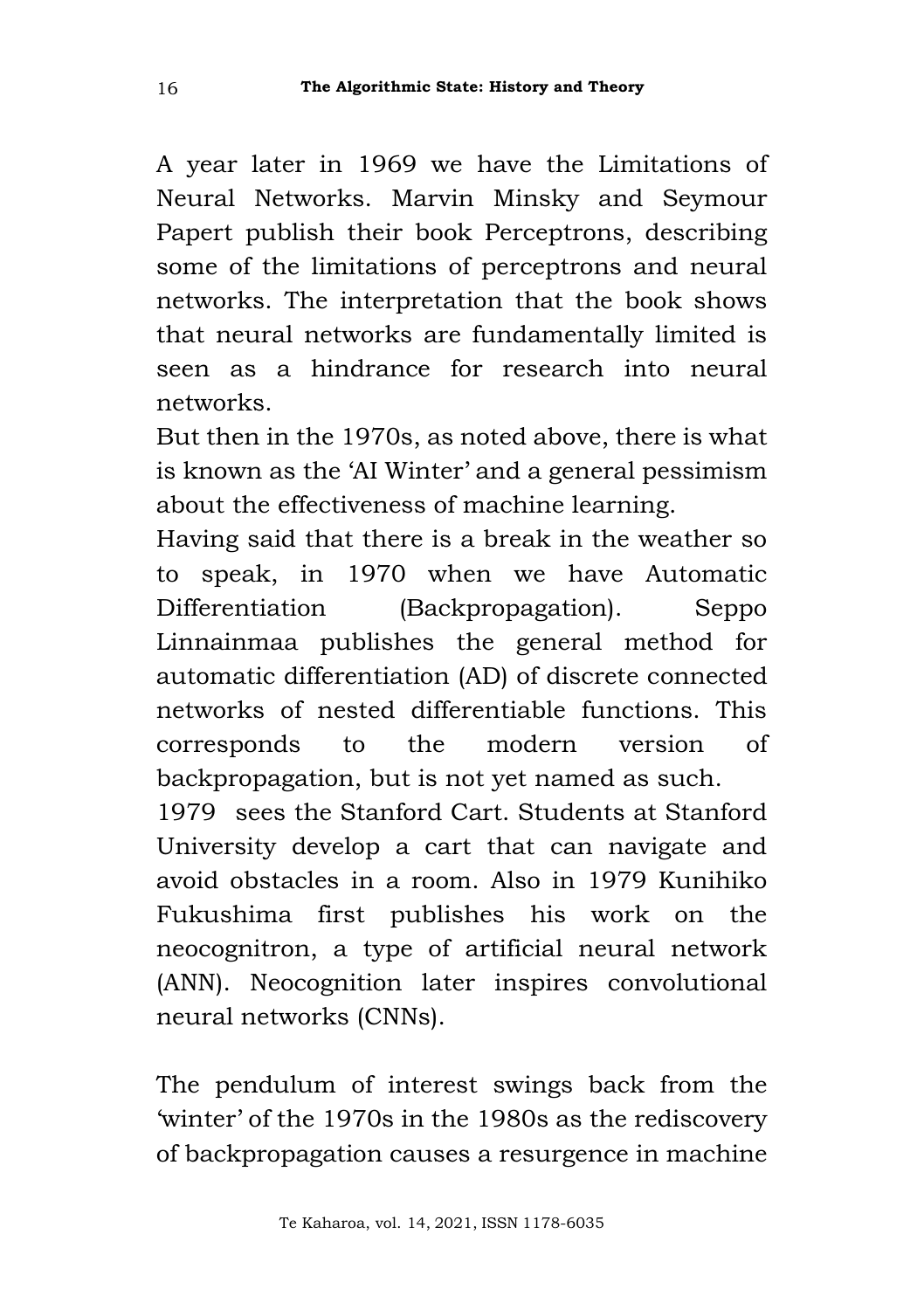learning research. In 1981 Gerald Dejong introduces Explanation Based Learning, where a computer algorithm analyses data and creates a general rule it can follow and discard unimportant data. And in 1982 John Hopfield popularizes Hopfield networks, a type of recurrent neural network that can serve as content-addressable memory systems.

Then without a drum roll but with a redoubtable heft as time goes by, in 1983 there is the internet. Actually it is still a decade or so away but at the beginning of 1983, the Advanced Research Projects Agency Network (ARPANET) – a small network for academics and researchers – transitions to the standard TCP/IP protocol of the World Wide Web. The protocol would become the internet's cornerstone and technical foundation as it allows expanded available address space and decentralizes the network, thus also expanding accessibility.

In 1985 there is NetTalk. A program that learns to pronounce words the same way a baby does, is developed by Terry Sejnowski. This looks forwards in some ways to voice recognition which seems set to be the one of the next major developments in the 2020s. In 1986 there is a later version of backpropagation. Seppo Linnainmaa's reverse mode of automatic differentiation (first applied to neural networks by Paul Werbos) is used in experiments by David Rumelhart, Geoff Hinton and Ronald J. Williams to learn internal representations. Then in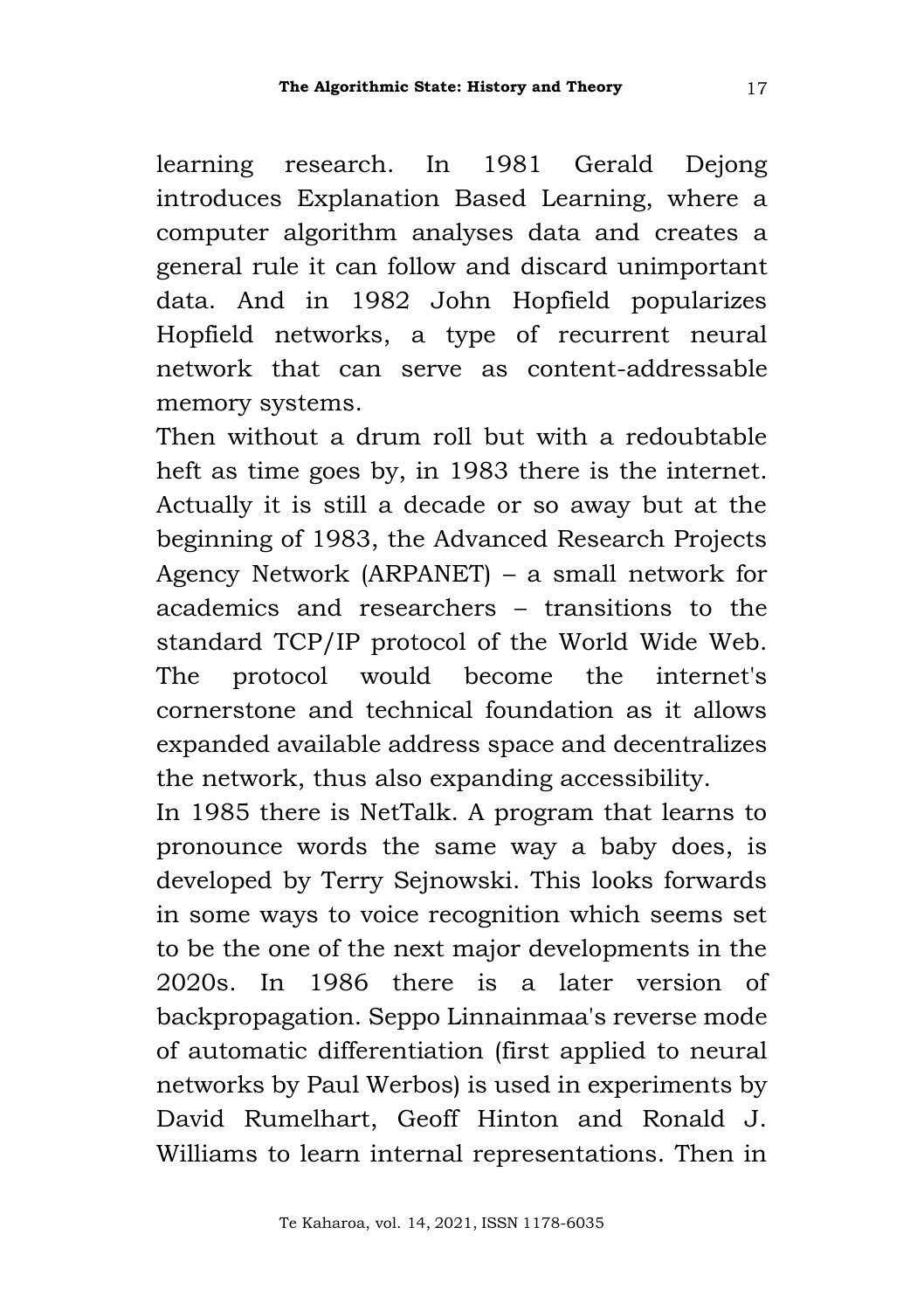1989 Christopher Watkins develops Q-learning, which greatly improves the practicality and feasibility of reinforcement learning.

Also in 1989 there is the commercialization of Machine Learning on Personal Computers.

Axcelis, Inc. releases Evolver, the first software package to commercialise the use of genetic algorithms on personal computers. The appearance of Evolver might be 'the moment' in the evolution of the Algorithmic State, the point of tipping to the future where algorithms are ubiquitous, also a point, before the analysis of O'Neill and Sauter discussed in Five and elsewhere in the *Two Suns?* series, of, as it were, innocence, where the algorithm was simply seen as science and not as something that might be manipulated.

And the development of games continues to enrich this field of study. A few years later in 1992 we have machines playing backgammon. Gerald Tesauro develops TD-Gammon, a computer backgammon program that uses an artificial neural network trained using temporal-difference learning (hence the 'TD' in the name). TD-Gammon is able to rival, but not consistently surpass, the abilities of top human backgammon players.

Then in the 1990s work on machine learning shifts from a knowledge-driven approach to a data-driven approach. Scientists begin creating programs for computers to analyze large amounts of data and draw conclusions – or "learn" – from the results.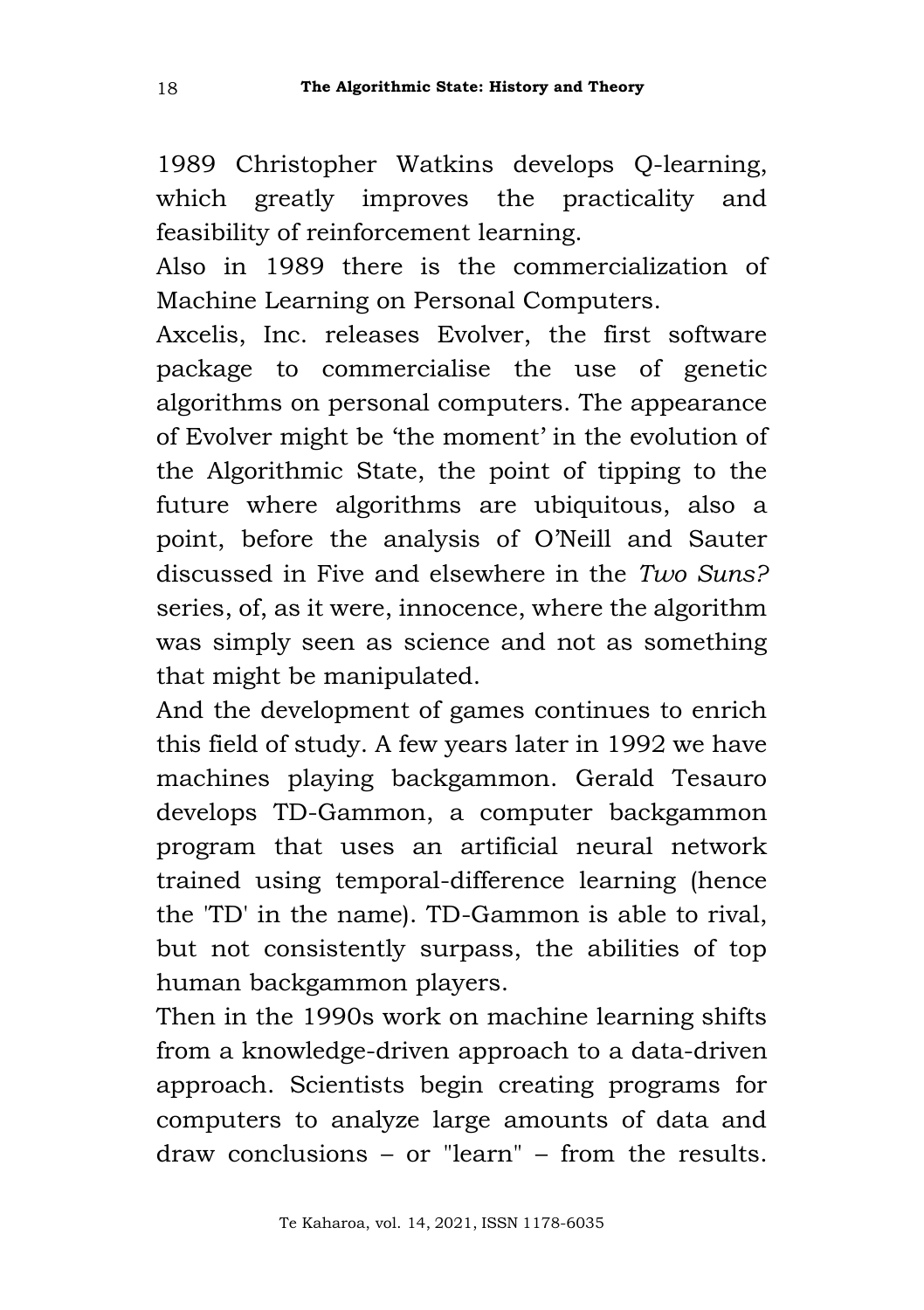Support vector machines (SVMs) and recurrent neural networks (RNNs) become popular. The fields of computational complexity via neural networks and super-Turing computation started. The shift to a data-driven approach might be another 'moment' in all this.

In 1994 Amazon.com is born in Seattle. With an initial aim of becoming an online bookstore, Jeff Bezos and a handful of angel investors launch Amazon.com, just as e-commerce is about to take off. This birth is not from an immaculate conception. It happens in a context of science which now has some force. The 'AI Winter' is over and, to really take liberties with metaphor, Amazon starts amidst a sparkling Spring of opportunities.

Also in 1994 Howard G Cunningham beigins coding the WikiWikiWeb and then he installs it on March 25 1995 as an add on to the Portland Pattern Repository.

Born in 1949 Cunningham is a 'Baby Boomer' like Bezos and the importance of Wikipedia which developed from his work and the input of others cannot be underestimated when one thinks, for example, of Cathy O'Neill's arguments about how data might be abused. Wikipedia stands out as a beacon nof truth in all this.

1995 sees the appearance of the Random Forest Algorithm. Tin Kam Ho publishes a paper describing random decision forests. Also in 1995 Corinna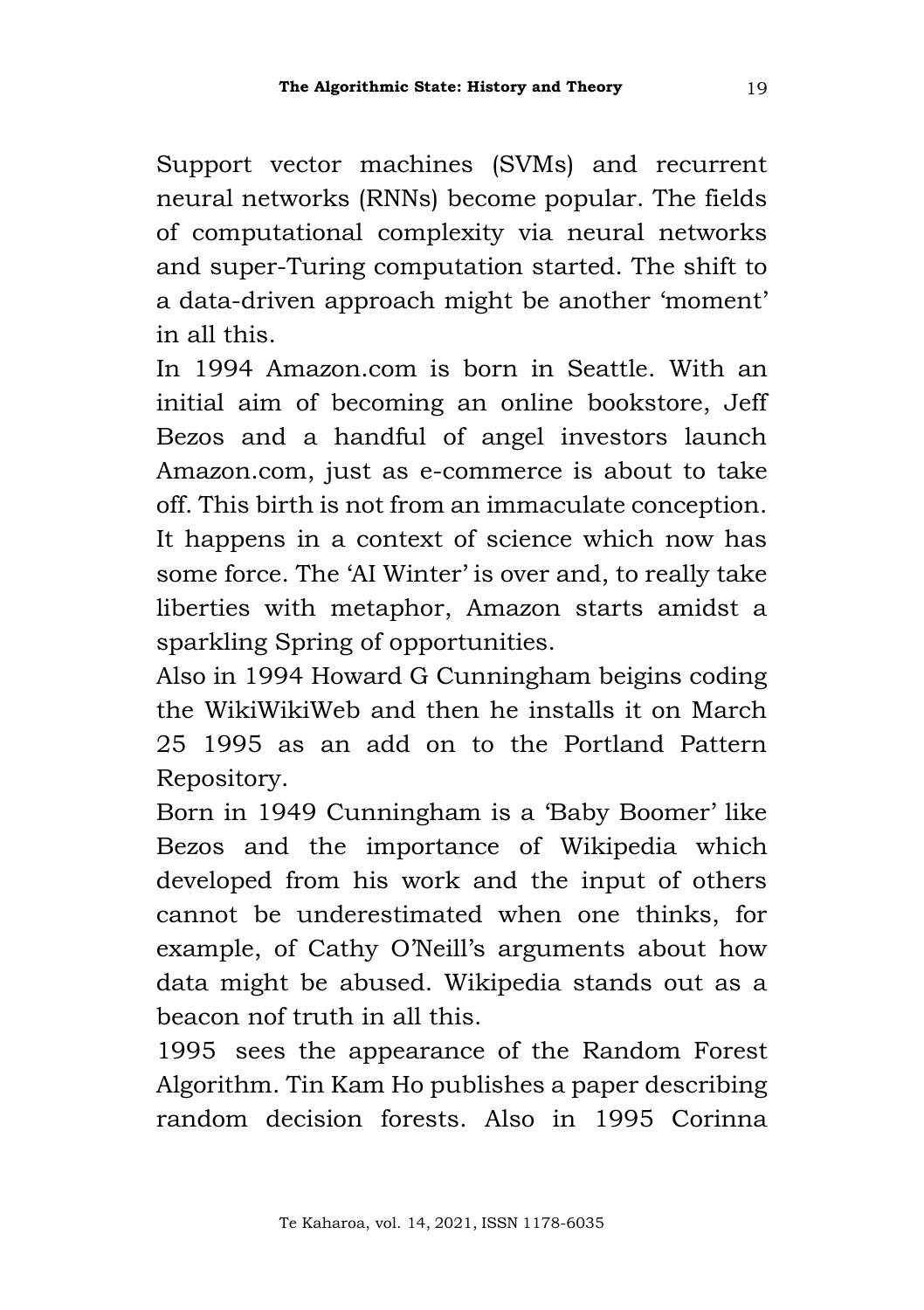Cortes and Vladimir Vapnik publish their work on support vector machines.

Then there is another flash into public consciousness in 1997 when IBM Deep Blue Beats Kasparov at chess. Meanwhile, back in the lab, so to speak, in 1997 Sepp Hochreiter and Jürgen Schmidhuber invent long short-term memory (LSTM) recurrent neural networks, greatly improving the efficiency and practicality of recurrent neural networks.

How machines recognise things is important now as Facial Recognition, for example, becomes a major matter. In the next year, 1998, a team led by Yann LeCun releases the MNIST database, a dataset comprising a mix of handwritten digits from American Census Bureau employees and American high school students. The MNIST database has since become a benchmark for evaluating handwriting recognition.

In 1996 Robin Li develops a search engine called Rankdex which evolves into Baidu in 2000. According to Wikipedia:

Baidu is a Chinese multinational technology companyl specializing in Internet-related services and products and artificial intelligenced (AI), headquartered in Beijing's Haidian District. It is one of the largest AI and Internet companies in the world. The holding company of the group is incorporated in the Cayman Islands.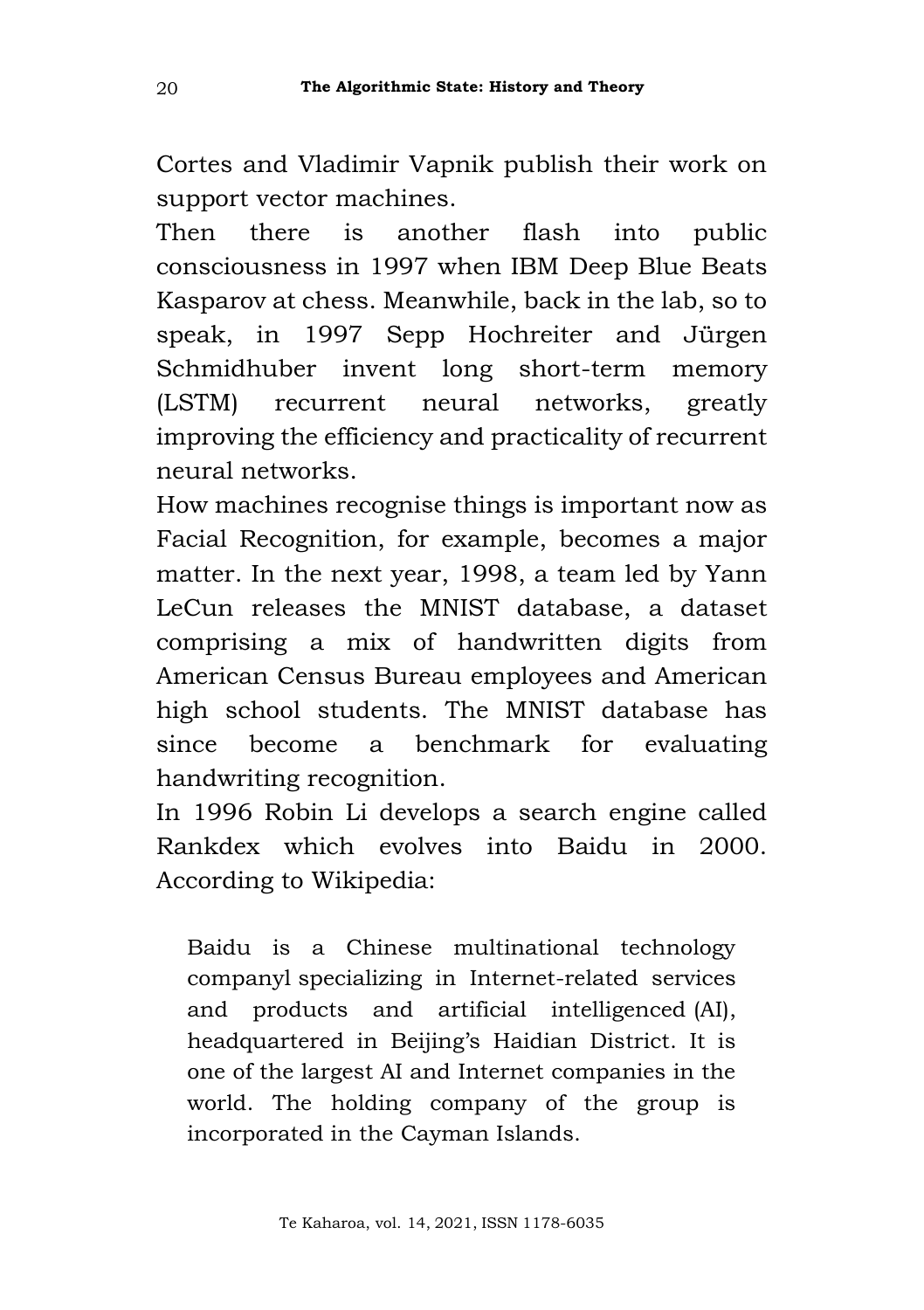The situation of Baidu in the Cayman Islands is significant in terms of the thesis offered in the *Two Suns?* series that the USA, possibly for reasons of security and defence has mostly been a 'home' for Big Tech. The discussion of Silicon Valley in California and techno feudalism in Five also applies here. The registration of a Chinese company originating in Beijing but eventually incorporating in a remote situation where the internet company possibly has more economic weight than the country it resides in resonates with the argument in earlier parts in this series where places like the Virgin Islands or Nauru were discussed as possible homes for the Algorithmic State. Of all the internet or Big Tech companies discussed Baidu best fits the model proposed in those early parts of this series. Also in 1998 what some call 'The Age of Google' begins in Menlo Park, California. As noted in USA Today (2020):

With seed money from Sun Microsystems cofounder Andy Bechtolsheim and Amazon founder Jeff Bezos, among others, Stanford University Ph.D. students Larry Page and Sergey Brin launch the search engine Google. The digital advertising behemoth Google Inc., now Alphabet Inc., is a \$1.104 trillion company with several subsidiaries, including video-sharing platform YouTube; autonomous-car development company Waymo; and X, the company's research and development division.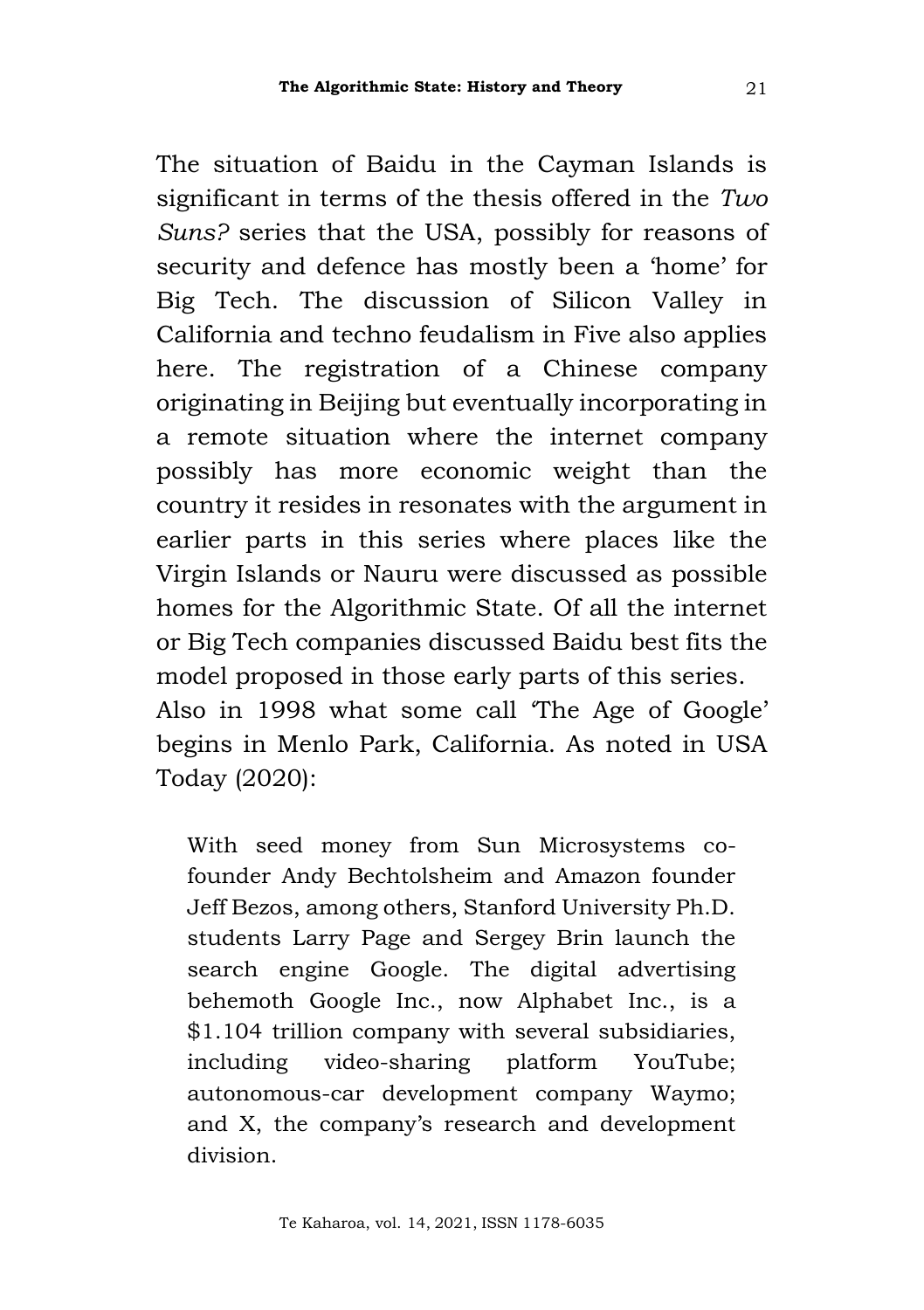Also in 1998 Tencent is founded. It is telling to put part of the Wikipedia entry alongside that of Google:

Tencent is the world's largest video game vendor, as well as one of the most financially valuable companies. It is among the larges social media, venture capital and investment corporations. Its services include social network, music, web portals, e-commerce, mobile games, internet services, payment systems, smartphones, and multiplayer online games. Offerings in China include the instant messengers, Tencent QQ and WeChat, and one of the largest web portals, QQ.com. It also owns the majority of Global's music services (Tencent Music Entertainment) with more than 700 million active users and 120 million paying subscribers.

The company surpassed a market value of US\$500 billion in 2018, becoming the first Asian technology company to cross this valuation mark. It has since then emerged as one of Asia's most valuable companies, and among the world's top technology companies by market value. Tencent has been credited as one of the world's most innovative companies by the Boston Consulting Group and Fast Company respectively. It has stakes in over 600 companies, began focusing on tech start-ups in Asia in 2017. TechCrunch characterized Tencent's investment strategy as letting its portfolio startups operate autonomously.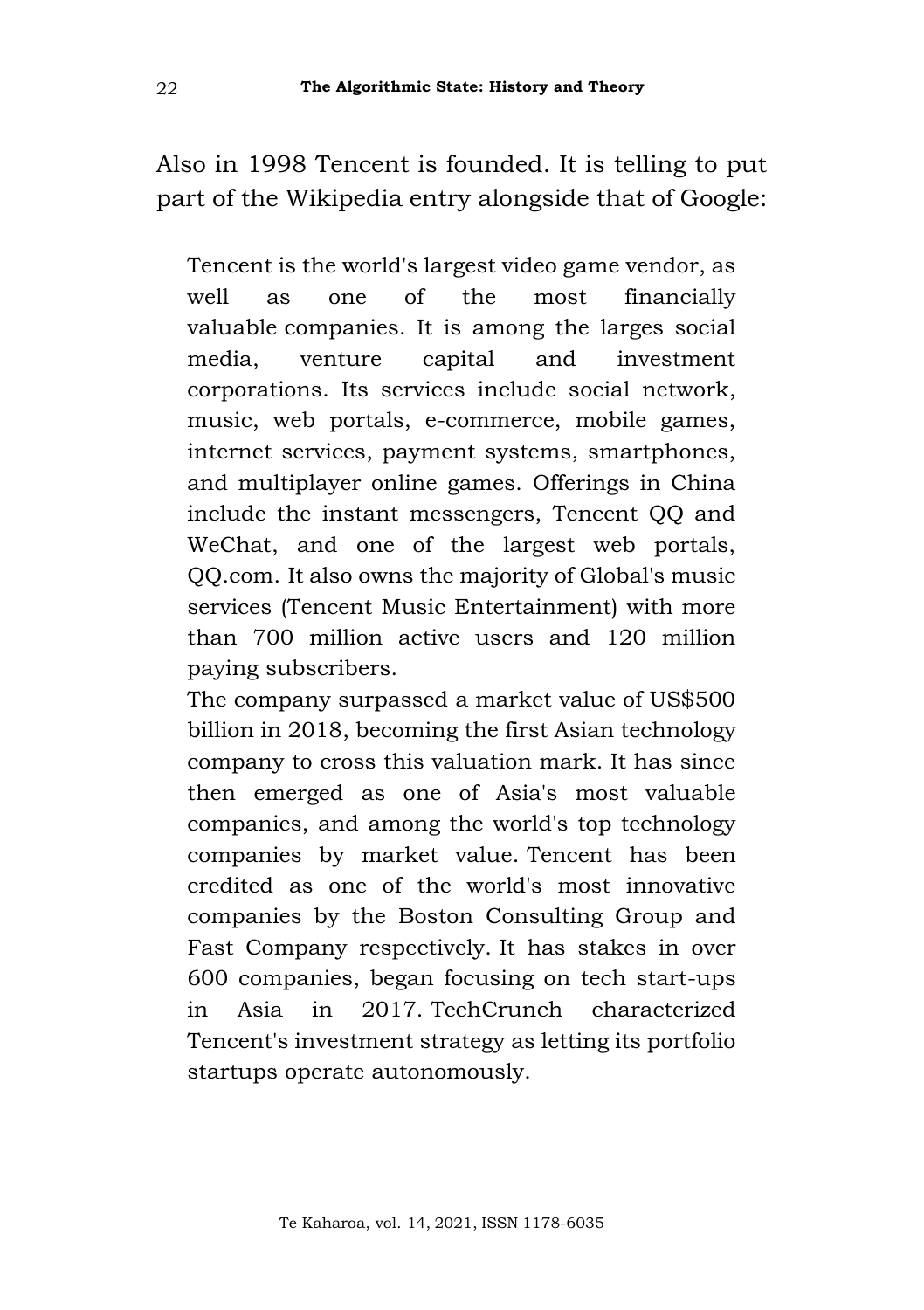Also in 1998 there is the founding of JD.com and again it is interesting to compare the Wikpedia entry with others:

JD.com, Inc., also known as Jingdong and formerly called 360buy, is a Chinese e-commerce company headquartered in Beijing. It is one of the two massive B2C online retailers in China by transaction volume and revenue, a member of the Fortune Global 500 and a major competitor to Alibaba-run Tmall.

In 2000 the International Space Station Opens with low earth orbit about 250 miles above sea level. We might relate this to later developments like the shells of Amazon and its Kuiper satellites and Musk's Spacex operation or to the 2015 New Horizons expedition to the Kuiper Belt.

In 2002 we have the Torch Machine Learning Library. Torch, a software library for machine learning, is first released.

In 2004 Facebook is founded in Cambridge Massachusetts by Mark Zuckerberg then 23 years of age and others.

In 2006 The Netflix Prize competition is launched by Netflix. The aim of the competition was to use machine learning to beat Netflix's own recommendation software's accuracy in predicting a user's rating for a film given their ratings for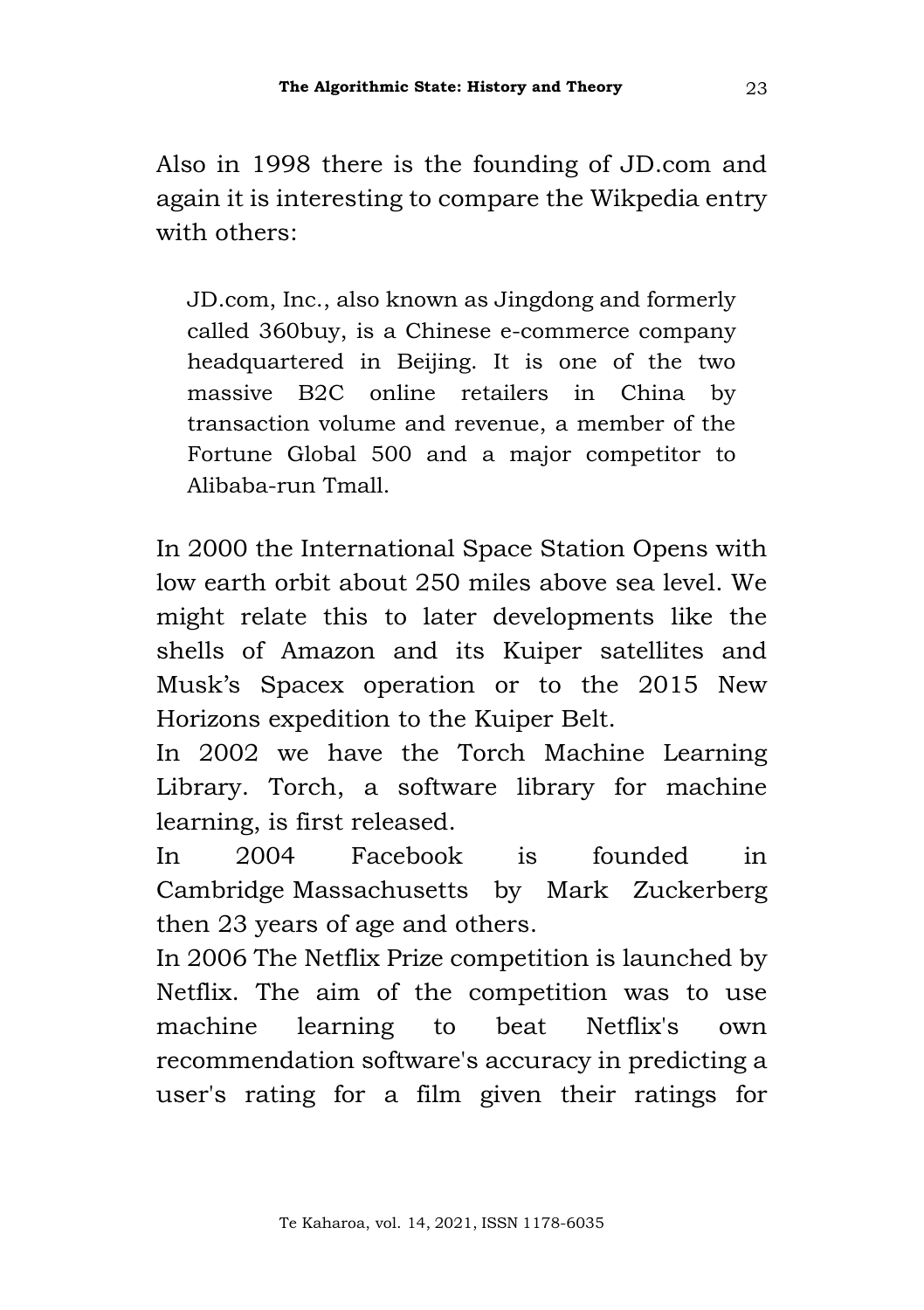previous films by at least 10%. The prize was won in 2009.

In 2007 the iPhone is introduced in San Fransisco. As USA Today (2020) notes:

Apple CEO Steve Jobs (1955-2011) first shows the world one of the most popular branded consumer electronic devices in history, the iPhone. Since the first generation phone that Jobs introduced at the Consumer Electronics Show that year, there have been 18 versions of the mobile device, and more than 1.2 billion units have been sold globally through 2017. Only Samsung's Galaxy smartphone comes close to that volume.

Coming to 2009 and moving away from factual recounting on a year by year basis, to personal history and impressions the story of Tricia Wang about Nokia comes to mind:

...I've witnessed the struggle firsthand. In 2009, I started a research position with Nokia. And at the time, Nokia was one of the largest cell phone companies in the world, dominating emerging markets like China, Mexico and India -- all places where I had done a lot of research on how lowincome people use technology. And I spent a lot of extra time in China getting to know the informal economy. So I did things like working as a street vendor selling dumplings to construction workers. Or I did fieldwork, spending nights and days in internet cafés, hanging out with Chinese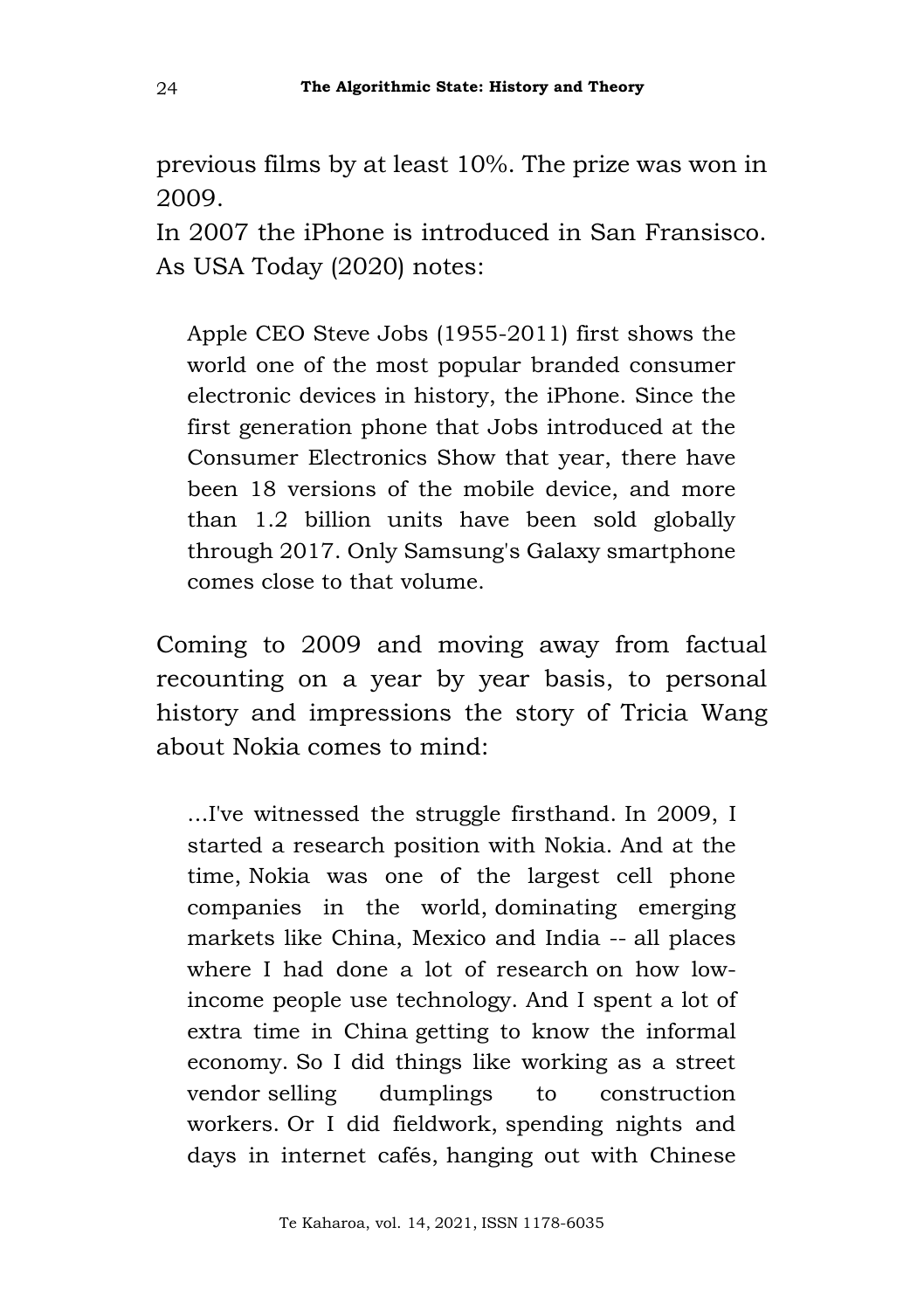youth, so I could understand how they were using games and mobile phones and using it between moving from the rural areas to the cities.

Through all of this qualitative evidence that I was gathering, I was starting to see so clearly that a big change was about to happen among low-income Chinese people. Even though they were surrounded by advertisements for luxury products like fancy toilets -- who wouldn't want one? -- and apartments and cars, through my conversations with them, I found out that the ads the actually enticed them the most were the ones for iPhones, promising them this entry into this high-tech life. And even when I was living with them in urban slums like this one, I saw people investing over half of their monthly income into buying a phone, and increasingly, they were "shanzhai," which are affordable knock-offs of iPhones and other brands. They're very usable. Does the job.

The idea of participation in a smart world is incredibly strong and important in the notion of self. Tricia Wang also points out, in ways that correspond with the arguments throughout the *Two Suns?* series especially in the discussion of self in Seven, that modelling for humans on the basis of big data may be flawed:

And after years of living with migrants and working with them and just really doing everything that they were doing, I started piecing all these data points together -- from the things that seem random, like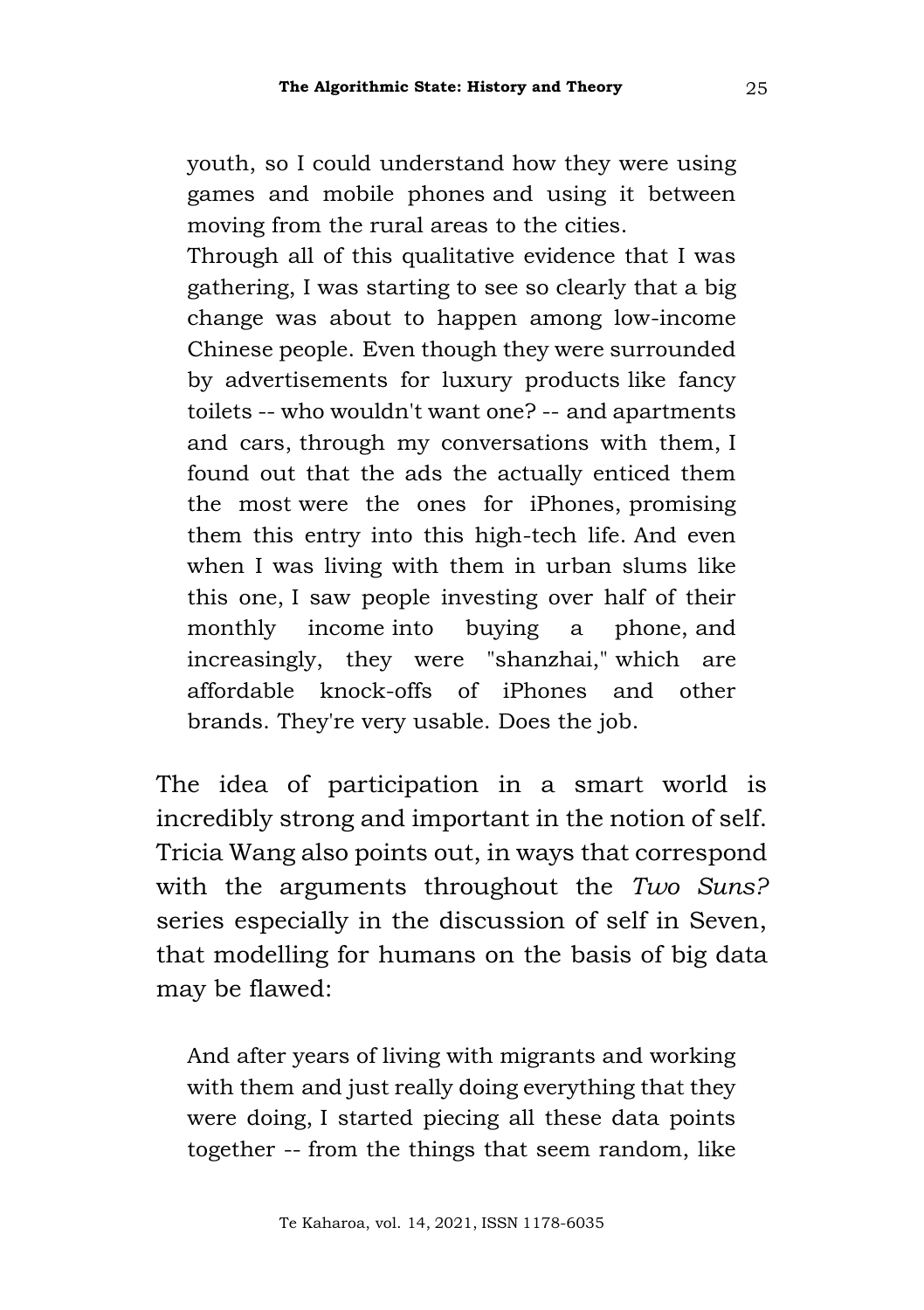me selling dumplings, to the things that were more obvious, like tracking how much they were spending on their cell phone bills. And I was able to create this much more holistic picture of what was happening. And that's when I started to realize that even the poorest in China would want a smartphone, and that they would do almost anything to get their hands on one.

You have to keep in mind, iPhones had just come out, it was 2009, so this was, like, eight years ago, and Androids had just started looking like iPhones. And a lot of very smart and realistic people said, "Those smartphones -- that's just a fad. Who wants to carry around these heavy things where batteries drain quickly and they break every time you drop them?" But I had a lot of data, and I was very confident about my insights, so I was very excited to share them with Nokia.

But Nokia was not convinced, because it wasn't big data. They said, "We have millions of data points, and we don't see any indicators of anyone wanting to buy a smartphone, and your data set of 100, as diverse as it is, is too weak for us to even take seriously." And I said, "Nokia, you're right. Of course you wouldn't see this, because you're sending out surveys assuming that people don't know what a smartphone is, so of course you're not going to get any data back about people wanting to buy a smartphone in two years. Your surveys, your methods have been designed to optimize an existing business model, and I'm looking at these emergent human dynamics that haven't happened yet. We're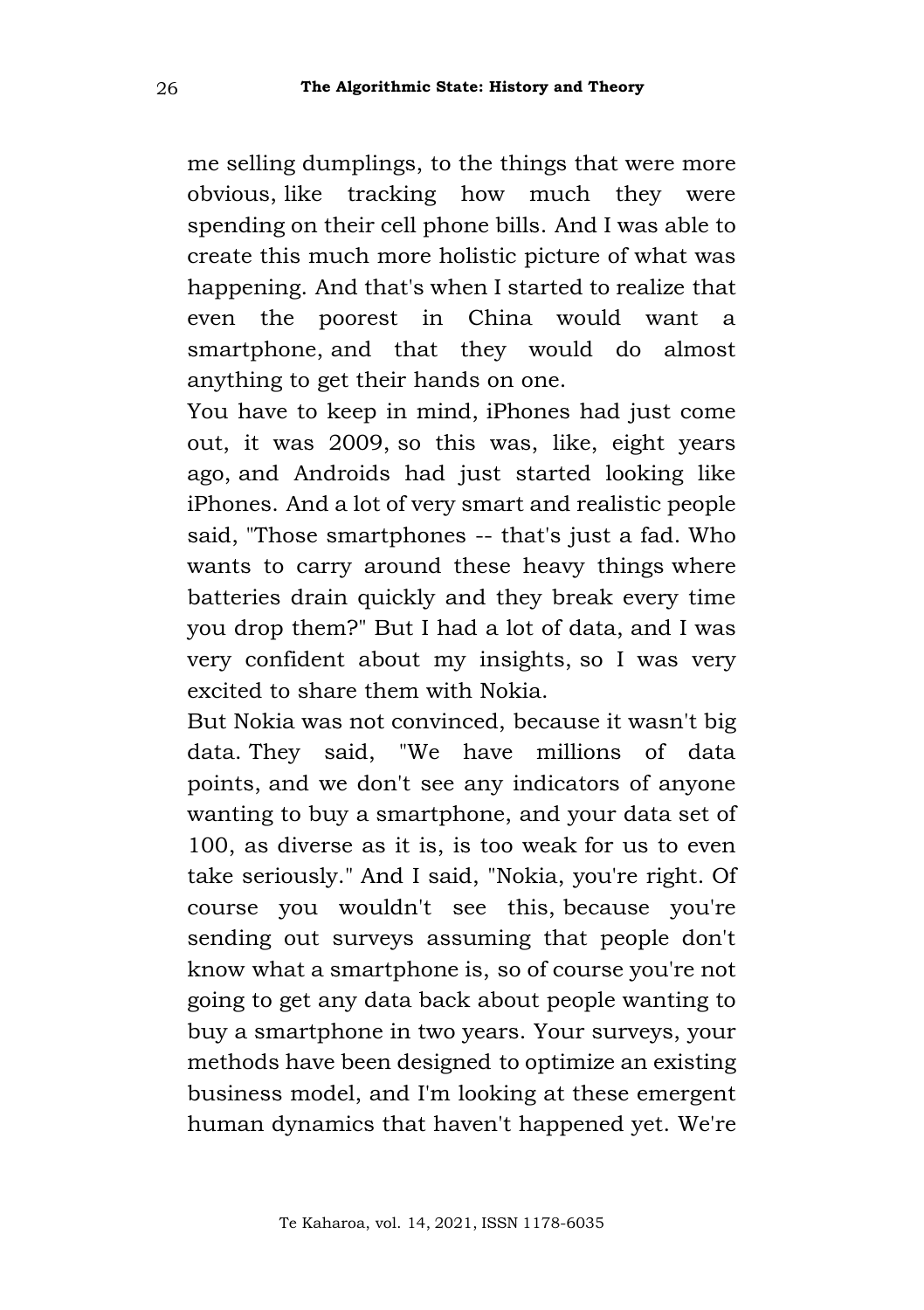looking outside of market dynamics so that we can get ahead of it.

Well, you know what happened to Nokia? Their business fell off a cliff. This -- this is the cost of missing something. It was unfathomable.

Coming back to a year by year blow by blow analysis-and what a blow this was- in 2009 ImageNet was created. ImageNet is a large visual database envisioned by Fei-Fei Li from Stanford University, who realized that the best machine learning algorithms wouldn't work well if the data didn't reflect the real world. For many, ImageNet was the catalyst for the AI boom of the 21st century and we might put it alongside Evolver as a tipping point in development.

With a head of steam, if you like, in AI Support Vector Clustering and other Kernel methods and unsupervised machine learning methods become widespread in the 2000s in sharp contrast to the flat period of the 1970s. Then in the 2010s deep learning becomes feasible, which leads to machine learning becoming integral to many widely used software services and applications. In 2010 Kaggle, a website that serves as a platform for machine learning competitions, is launched.

Then in 2010 the Wall Street Journal Profiles Machine Learning Investing. The WSJ profiles a new wave of investing and focuses on RebellionResearch.com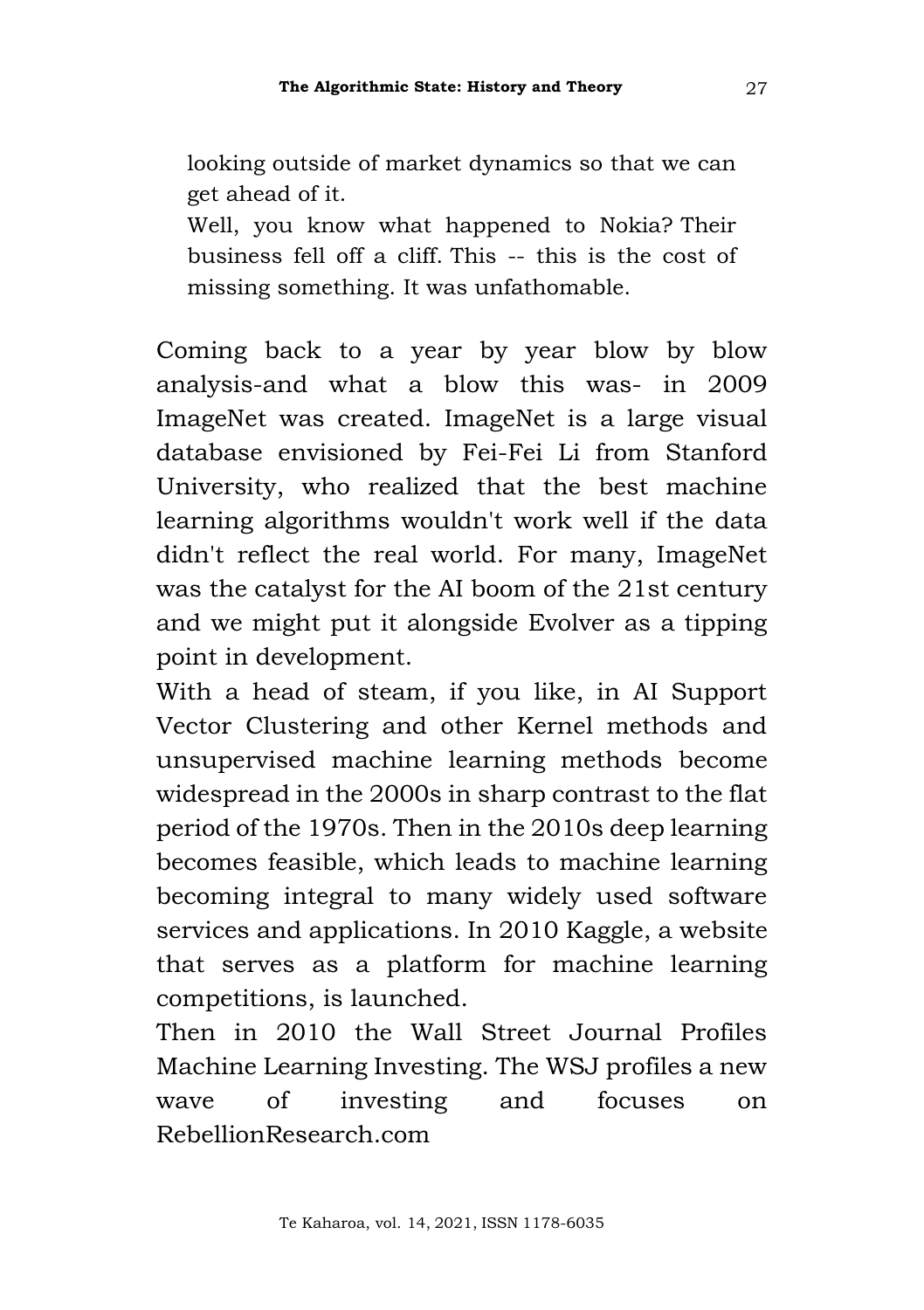which would be the subject of author Scott Patterson's novel, Dark Pools. The plot of this novel, as described in Goodreads is instructive:

A news-breaking account of the global stock market's subterranean battles, Dark Pools portrays the rise of the "bots"- artificially intelligent systems that execute trades in milliseconds and use the cover of darkness to out-maneuver the humans who've created them. In the beginning was Josh Levine, an idealistic programming genius who dreamed of wresting control of the market from the big exchanges that, again and again, gave the giant institutions an advantage over the little guy. Levine created a computerized trading hub named Island where small traders swapped stocks, and over time his invention morphed into a global electronic stock market that sent trillions in capital through a vast jungle of fiber-optic cables. By then, the market that Levine had sought to fix had turned upside down, birthing secretive exchanges called dark pools and a new species of trading machines that could think, and that seemed, ominously, to be slipping the control of their human masters. Dark Pools is the fascinating story of how global markets have been hijacked by trading robots- many so self-directed that humans can't predict what they'll do next.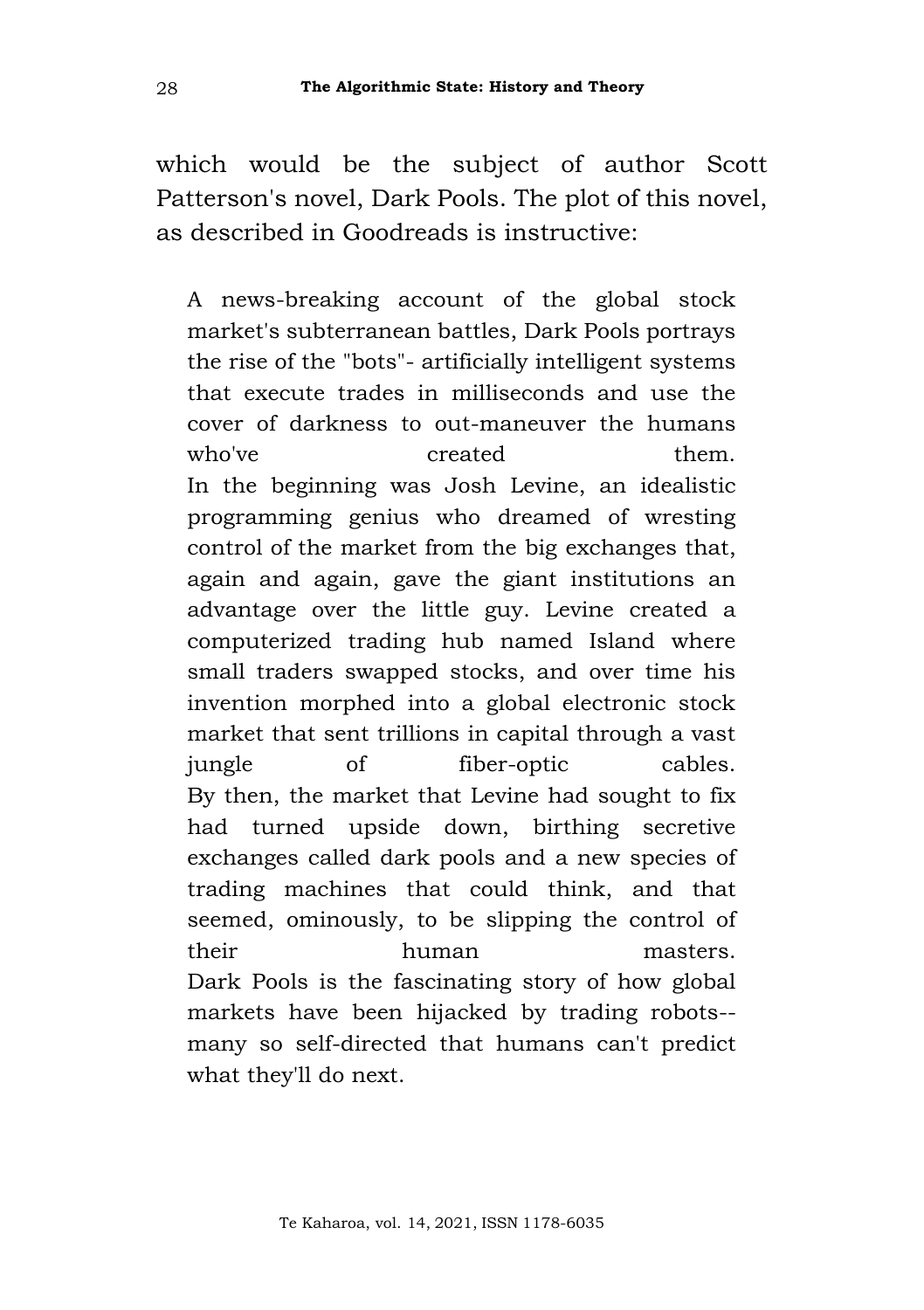Throughout the *Two Suns?* series the transition from robotics to cobotics, from when humans made machines that were a little bit like them to the point where there was cooperation between human and robot to the further point where humans simply watched the machines as they worked at things humans used to do has been noted and the plot line of Scott Patterson's Dark Pools echoes that.

Shortly afterwards in 2011, using a combination of machine learning, natural language processing and information retrieval techniques, IBM's Watson beats two human champions in a Jeopardy! Competition. Again this takes all this into the public spotlight momentarily at least.

Then in 2012 The Google Brain team, led by Andrew Ng and Jeff Dean, create a neural network that learns to recognize cats by watching unlabelled images taken from frames of YouTube videos. In a Youtube clip, Peter Norvig, Director of Research at Google, demonstrates a computer system that has been programmed to organize collections of images from YouTube videos into sets of objects, without any direction from the programmers.

Also in 2012 as USA Today notes the "God Particle" is (probably) discovered in near Geneva.

Nearly 600 feet below the France-Switzerland border at CERN's Large Hadron Collider Facility, an international team of scientists discovers a new particle widely believed to be the elusive Higgs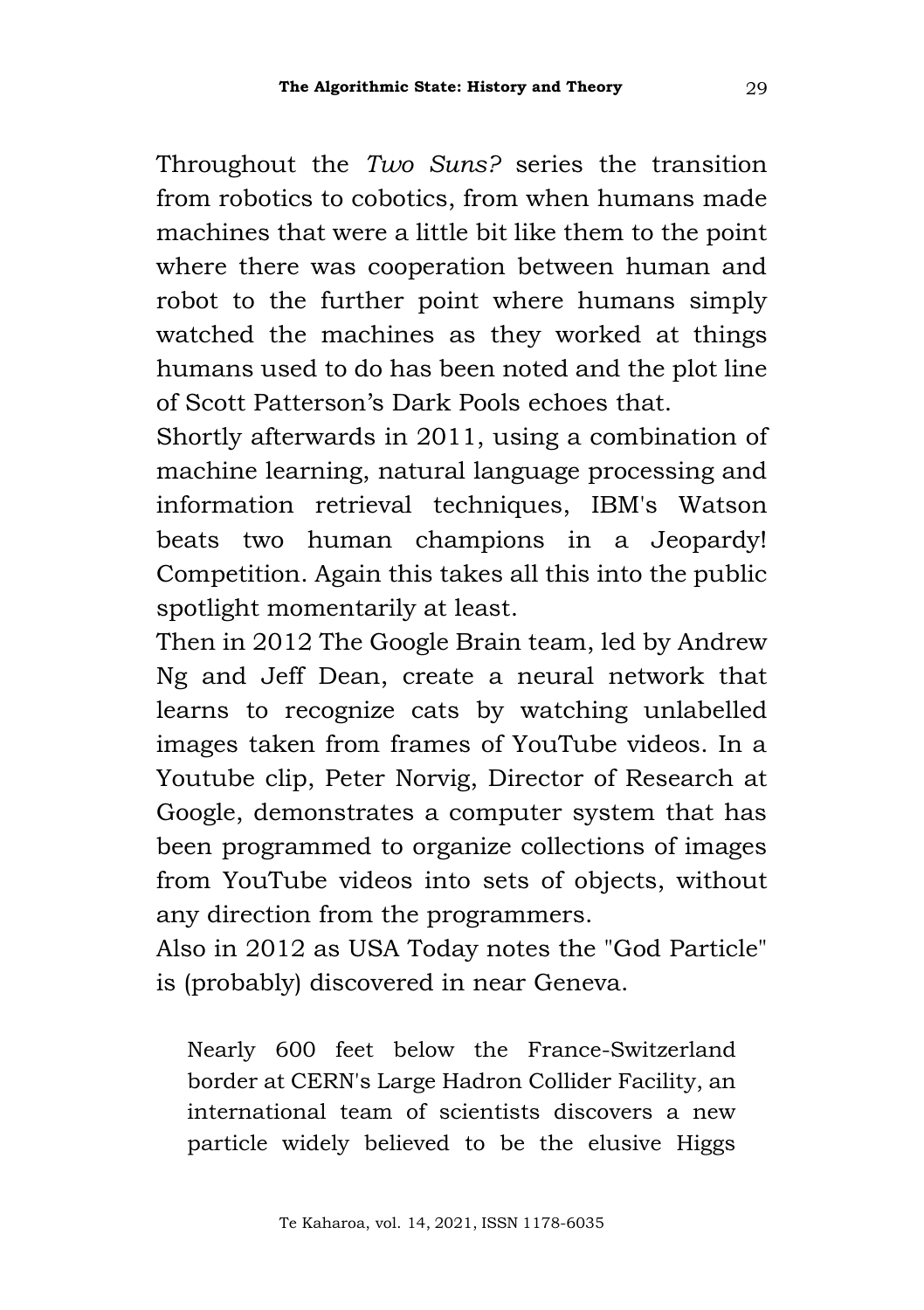boson, known as the "God Particle," which is thought to be a fundamental component of the universe. Higgs boson has been an important element of particle physics theory for decades, but until 2012 there had been no physical evidence to support its existence.

2014 sees a leap in Face Recognition. Facebook researchers publish their work on DeepFace, a system that uses neural networks that identifies faces with 97.35% accuracy. The results are an improvement of more than 27% over previous systems and rivals human performance. Facial Recognition is considered several times across the *Two Suns?* Series with reference to its allowance in certain states and countries and its banning in others. DeepFace was an important step into all this.

Also in 2014, Sibyl Researchers from Google detail their work on Sibyl, a proprietary platform for massively parallel machine learning used internally by Google to make predictions about user behaviour and provide recommendations.

In 2015 NASA spacecraft New Horizons flies by Pluto some 3 billion miles from Earth and there is the inspiration, perhaps for Bezos' Kuiper satellites. As USA Today notes:

NASA becomes the first human-made object to fly past and observe the dwarf planet Pluto. New Horizons sends back stunning photographs of this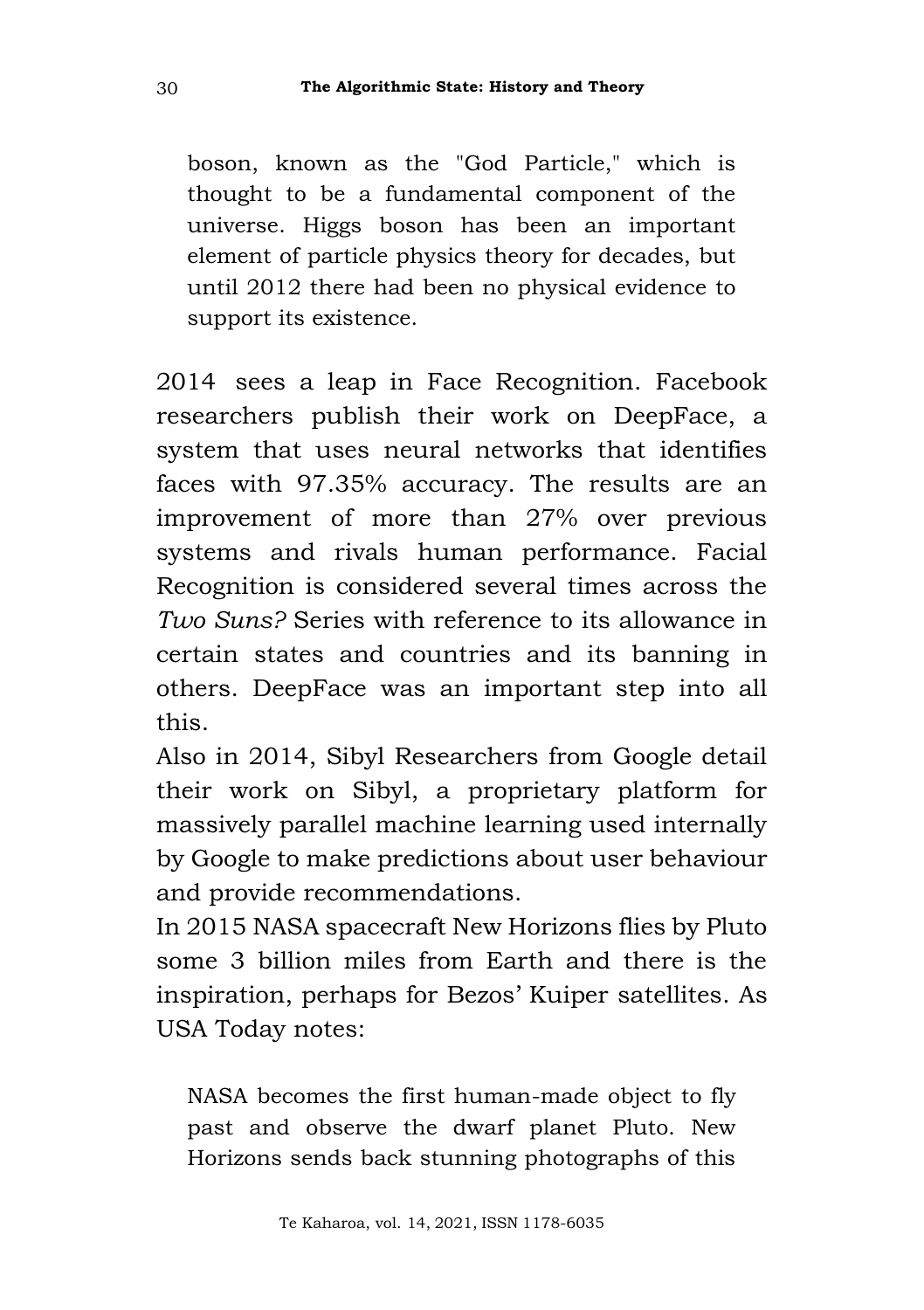enigmatic and distant member of the solar system, including images of a mountain range and massive icebergs floating in frozen nitrogen. New Horizons is now en route to the Kuiper Belt, a massive asteroid belt at the far reaches of the solar system.

Two years later in 2016 Google's AlphaGo program becomes the first Computer Go program to beat an unhandicapped professional human player using a combination of machine learning and tree search techniques. Later improved as AlphaGo Zero and then in 2017 generalized to Chess and more twoplayer games with AlphaZero.

Coming forward to 2016-7 we can see that the world is taken by surprise by the use of data in the Cambridge Analytica case. Molly Sauter sets the scene in 2017:

Earlier this year, a company called Cambridge Analytica shot to the forefront of the debate over big data and elections when it claimed responsibility for the upset victories of both Donald Trump and the Brexit Campaign. Reports have cast the firm as a puppet master "propaganda machine" able to mint voters through a proprietary blend of psychometric data, primarily Facebook "likes" and targeted nudges. In this story, repeated by Mother Jones and The Guardian among others, Cambridge Analytica [working in conjunction with an "election management" firm called SCL Group] is both a king maker and a Pied Piper: voters are unable to resist attempts at political manipulation, as they are seamlessly integrated with voters' online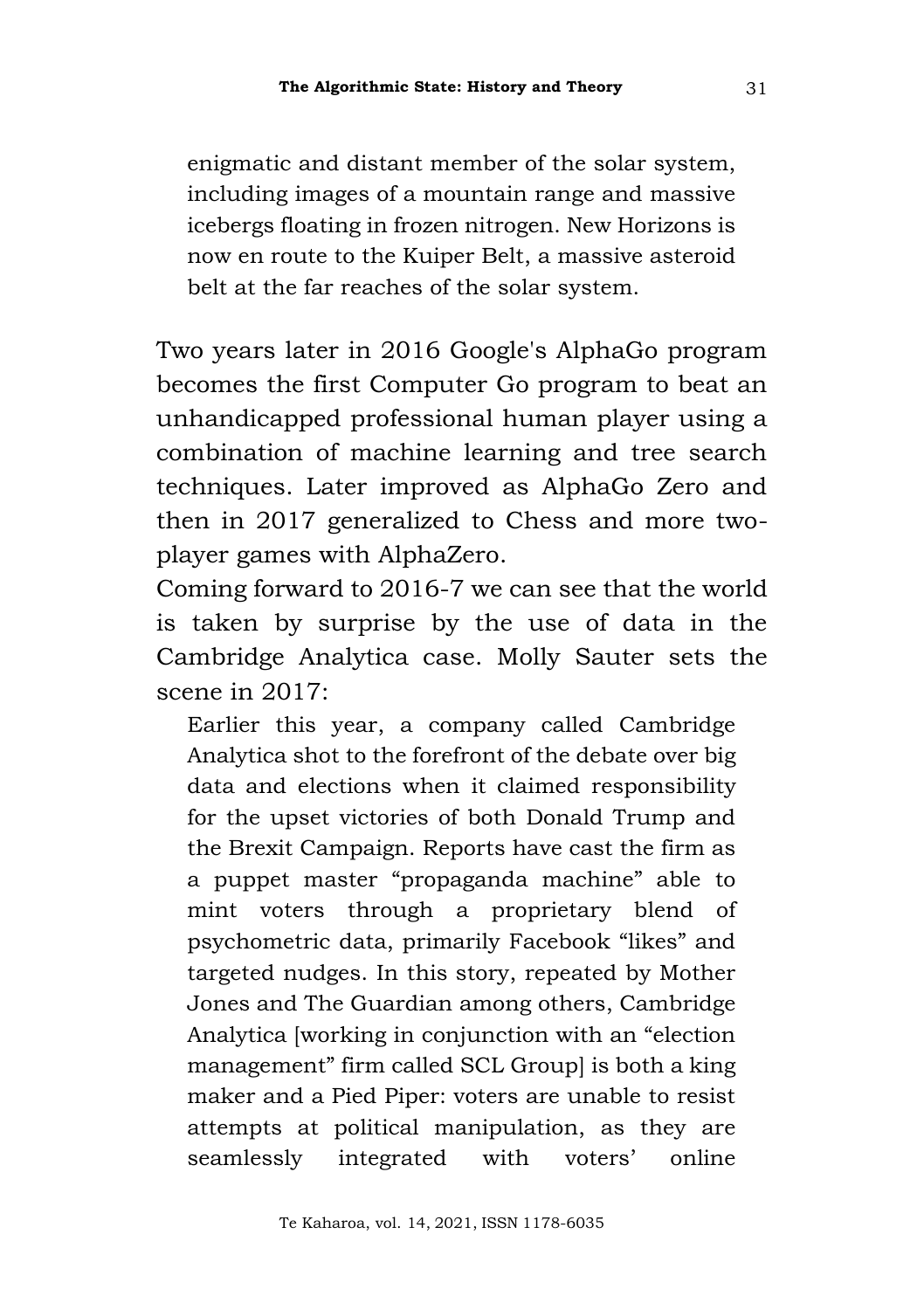environment and pulled by strings too deeply anchored in voters' psyches to be ignored.

Like Cathy O'Neill Molly Sauter has some key phrases such as 'the techno-magic of underdescribed big data psychographics' and 'algorithmic nudging':

I'm uninterested in the actual snake content of Cambridge Analytica's snake oil. As noted by the MIT Technology Review and BuzzFeed, the company has made some big claims and has been happy to take credit for several of 2016's startling electoral results. But Cambridge Analytica relies heavily on the techno-magic of under-described big data psychographics and algorithmic nudging. Both the Tech Review and BuzzFeed point out that the amount and types of data that the company appears to use are not much different than types of data acquisition and analysis already commonly in use.

As Molly Sauter continues a phrase that stands out is 'data objects':

Instead I'm interested in the ways that Cambridge Analytica's sales pitch reflects how the subjects of these big data analytics projects are viewed by those conducting the research, and the entitlements held by advertisers, tech firms, and researchers who deploy big data analytics in support of political campaigns or other political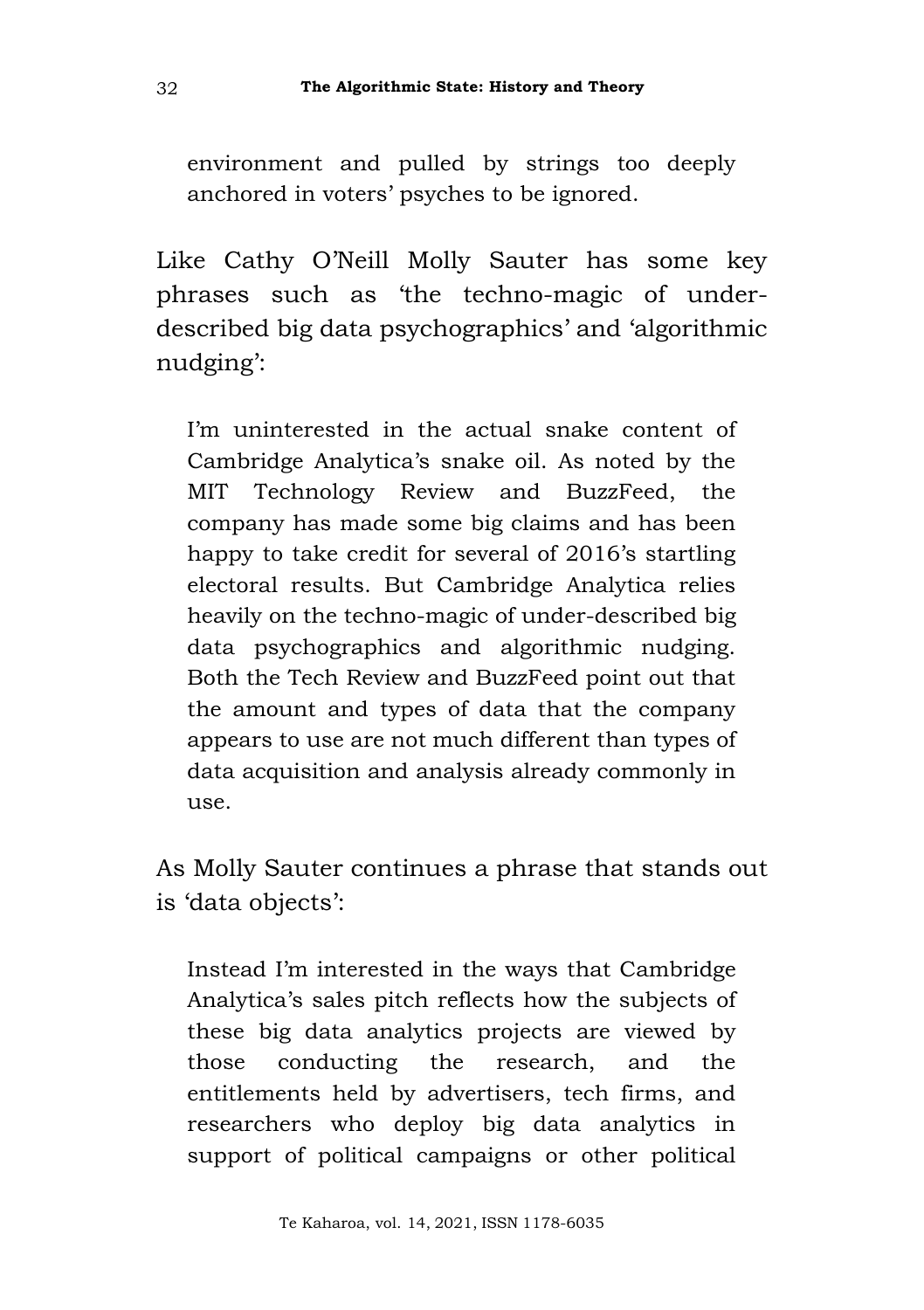projects. This sense of entitlement matters. I'd like to posit that the use of "big data" in politics strips its targets of subjectivity, turning individuals into ready-to-read "data objects," and making it easier for those in positions of power to justify aggressive manipulation and invasive inference. I would like to further suggest that when big data methodology is used in the public sphere, it is reasonable for these "data objects" to, in turn, use tactics like obfuscation, up to the point of actively sabotaging the efficacy of the methodology in general, to resist attempts to be read, known, and manipulated.

Molly Sauter's argument looks forward to the discussion in Seven of the *Two Suns?* series on data doppelgangers as the nature of the self in the context of Big Tech is considered. Tricia Wang's experiential discussion above comes to mind as well here.

In a talk of 2017 on Youtube Professor Andrew Ng declares again that 'AI is the new electricity'. Andrew Ng has moved from the Google Brains Team and the business of computers recognising cats discussed earlier in 2012 having also been the former chief scientist at Baidu, where he led the company's Artificial Intelligence Group and he thinks that just as electricity transformed every major industry so will AI especially in regard to 'deep learning'. The comparison or analogy is significant in terms of the thread of this part of the *Two Suns?* series in that it shows a worthwhile effort to organise the mindset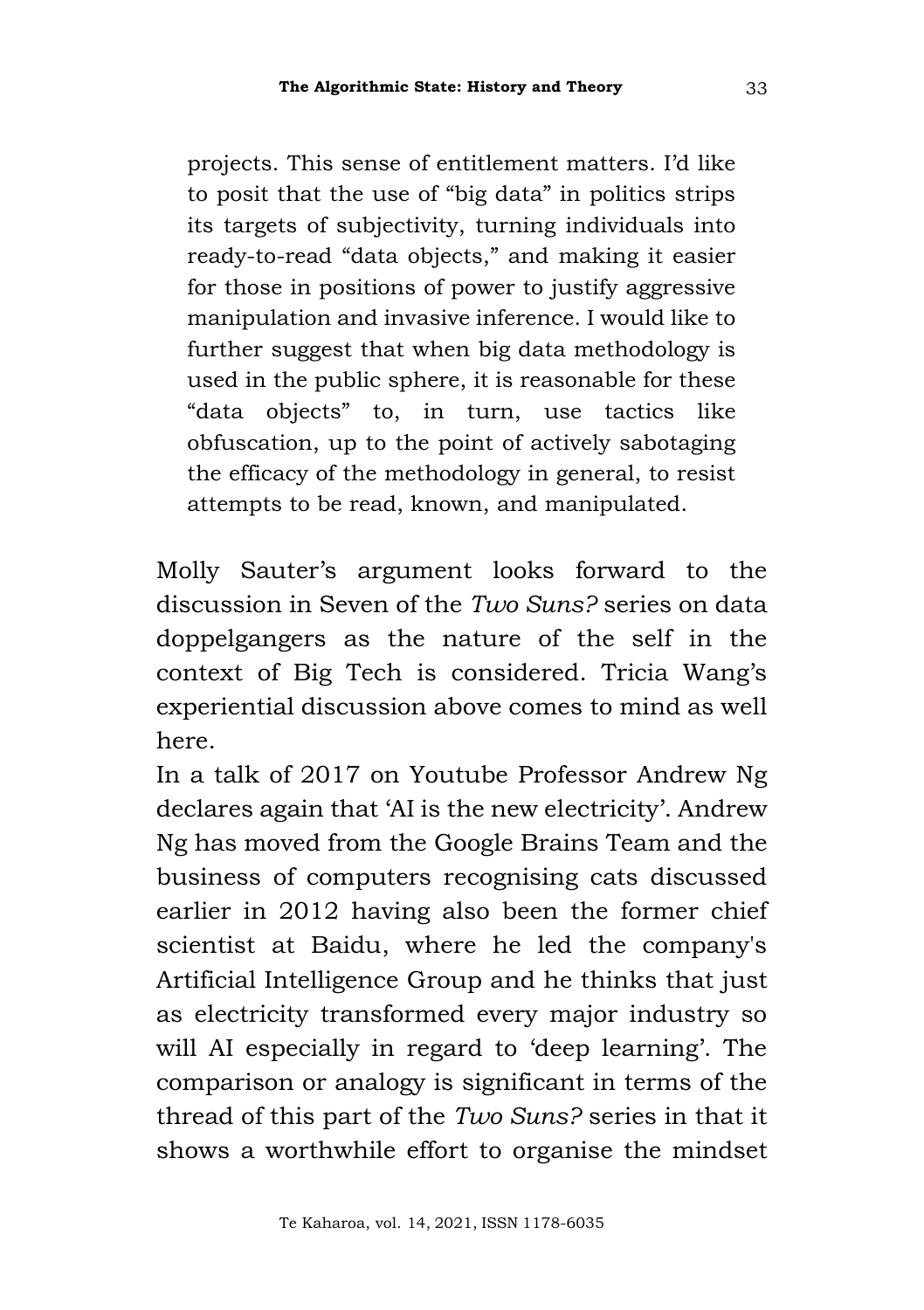about AI just as it shows the difficulty perceived in explaining it. Andrew Ng is, as we say, an important guy in all this.

In 2020, after Amazon expands from books to the so-called "Everything Store" and growing a business selling cloud services to companies like Netflix and Instagram, Geoff Bezos becomes the world's richest man. At this time there is something of a standoff between Bezos, the owner of the Washington Post and Donald Trump the President of the United States. This is unusual as there is not a lot of noise between Big Tech and Big Government in the normal course of things. In fact there is a good deal of 'smoothing' as we see such things as, say, Belinda Gates talking about this important thing to do for the planet or that in short clips regularly on CNN. But the Trump-Bezos standoff may be a shade of the full colour seen in a fascinating and important example of the relation between Big Tech and the nation state of China where Jack Ma was 'away' for three months in 2021. According to Sam Peach of BBC Radio Documentaries of March 20, 2021:

The Alibaba founder had accused Chinese banks of operating with a "pawn-shop mentality". He had also claimed that the authorities were trying to "use the way to manage a railway station to manage an airport" when it came to regulating the new world of digital finance.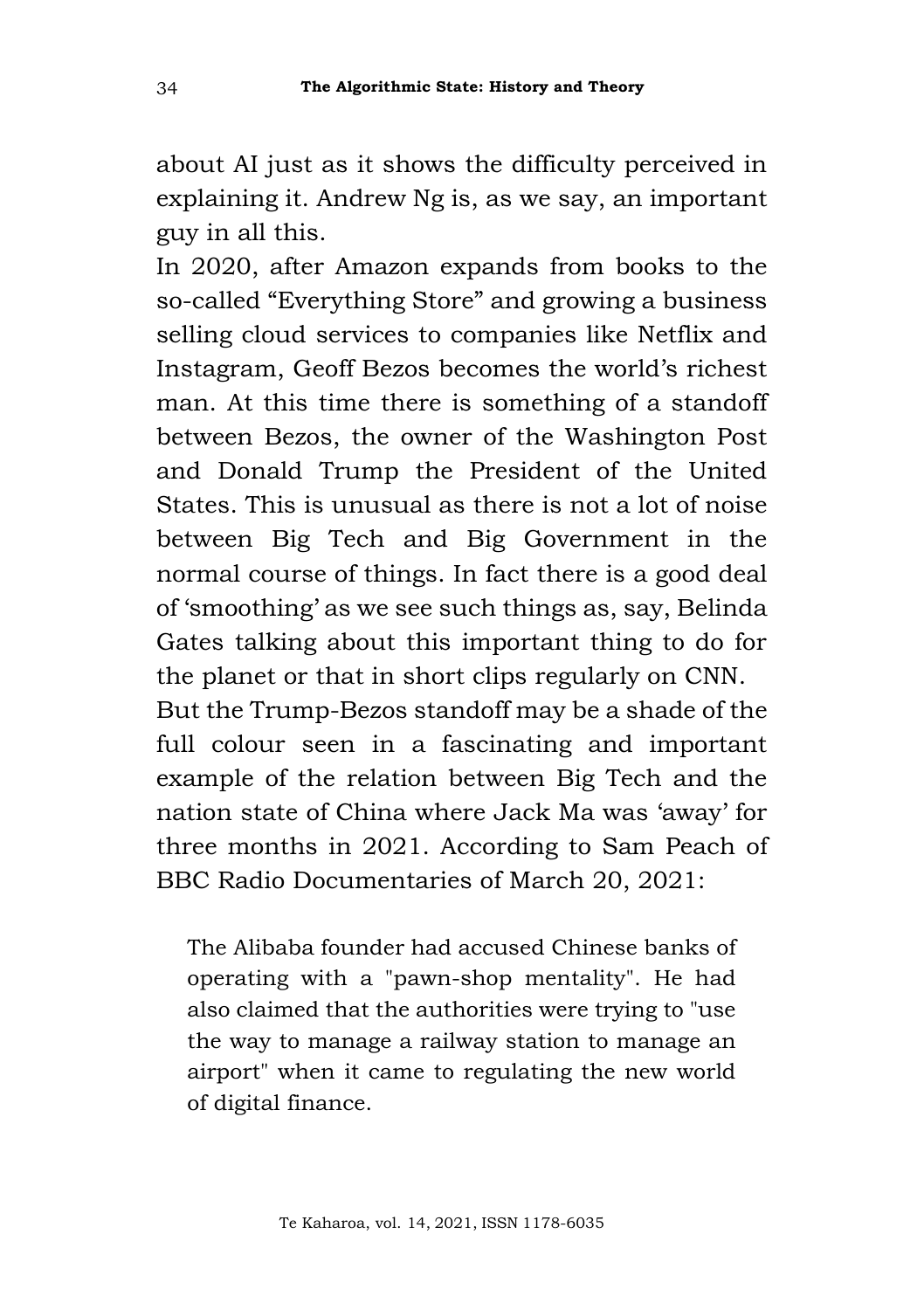These statements angered the banking establishment and reportedly reached the attention of President Xi Jinping.

If we make the above sequence of events more central to our history rather than obscure then we might come to general background for what is happening with the development of the algorithmic state.

Just as the 1970s are sometimes referred to as an 'AI winter' we might think of generally inclement intellectual conditions for the consideration of the machine until we get to Wells (1866 – 1946) when 'the Shakespeare of Science Fiction' brings his writing to the world.

The idea of an AI winter is interesting in some respects and may be worth looking at the Wikipedia definition before proceeding:

In the history of artificial intelligence, an AI winter is a period of reduced funding and interest in artificial intelligence research.The term was coined by analogy to the idea of a nuclear winter.The field has experienced several hype cycles, followed by disappointment and criticism, followed by funding cuts, followed by renewed interest years or decades later.

The term first appeared in 1984 as the topic of a public debate at the annual meeting of AAAI(then called the "American Association of Artificial Intelligence"). It is a chain reaction that begins with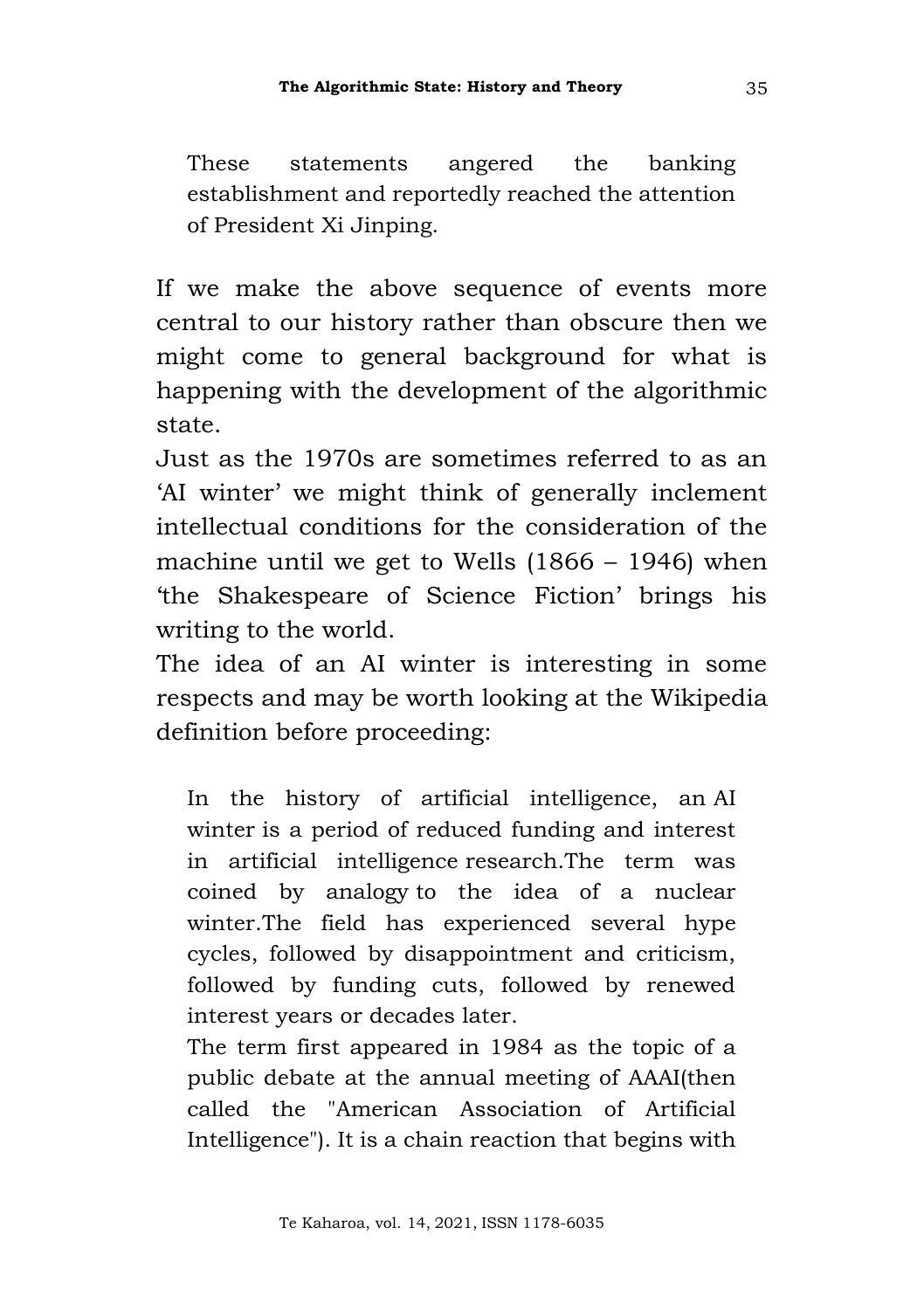pessimism in the AI community, followed by pessimism in the press, followed by a severe cutback in funding, followed by the end of serious research. At the meeting, Roger Shank and Marvin Minsky—two leading AI researchers who had survived the "winter" of the 1970s—warned the business community that enthusiasm for AI had spiraled out of control in the 1980s and that disappointment would certainly follow. Three years later, the billion-dollar AI industry began to collapse.

Hype is common in many emerging technologies, such as the railway mania or the dot-com bubble. The AI winter was a result of such hype, due to over-inflated promises by developers, unnaturally high expectations from end-users, and extensive promotion in the media Despite the rise and fall of AI's reputation, it has continued to develop new and successful technologies. AI researcher Rodney Brooks would complain in 2002 that "there's this stupid myth out there that AI has failed, but AI is around you every second of the day. In 2005 Ray Kurzweil, agreed: "Many observers still think that the AI winter was the end of the story and that nothing since has come of the AI field. Yet today many thousands of AI applications are deeply embedded in the infrastructure of every industry. Enthusiasm and optimism about AI has generally increased since its low point in the early 1990s. Beginning about 2012, interest in artificial intelligence (and especially the sub-field of machine learning) from the research and corporate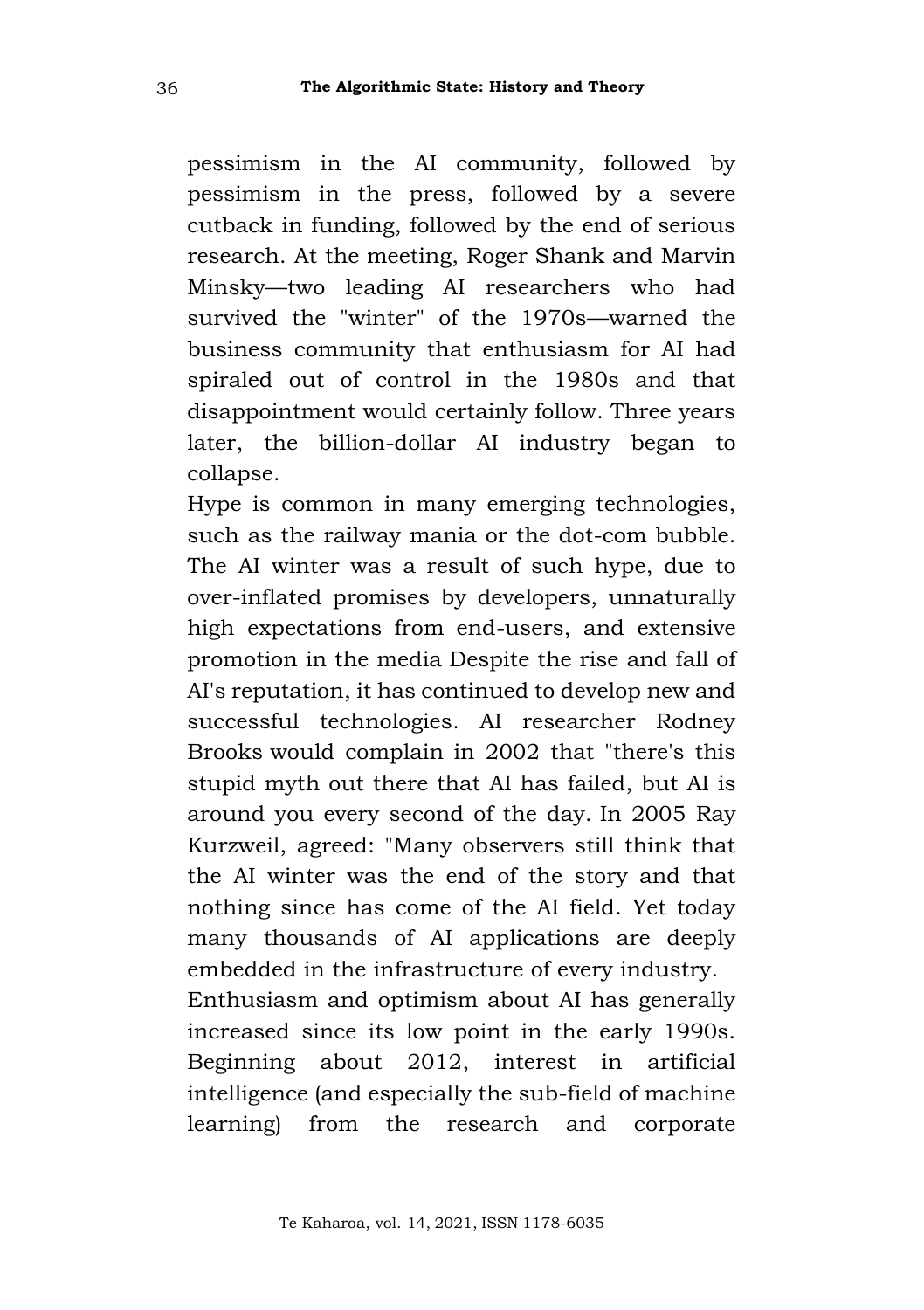communities led to a dramatic increase in funding and investment.

Is the story of an AI winter a cautionary tale for Big Tech? The position taken throughout the *Two Suns?* Sseries is that its too late now for another 'winter' just as it is for ignorance or denial, the cat is out of the bag and established in the 'hood. Part of this position is the recognition that we now face something of a stand alone culture when we consider Big Tech and its use of data, algorithms, machine learning and the like. The term 'algorithmic state' has been used by the Milan theorists, a set of commentators linked to Bocconi University. We might return to the point that the political anthropology, so far at least, would appear to admit no structures beyond the nation state in its terms of reference. The Milan theorists seem to tie developments using algorithms to the law of the nation state. Here the position taken is that the Algorithmic State has now got a life of its own. In the Wikipedia quote above possibly the most important points are made by Rodney Books and Ray Kurzweil that the use of AI is ubiquitous, omnipresent and embedded. Again, to push a couple of metaphors, we may have been looking at a silent Spring without noticing the flowering of its political and social effects.

For another walk down or along a socio-legal path we might turn again to the recent Sackur-Lina Khan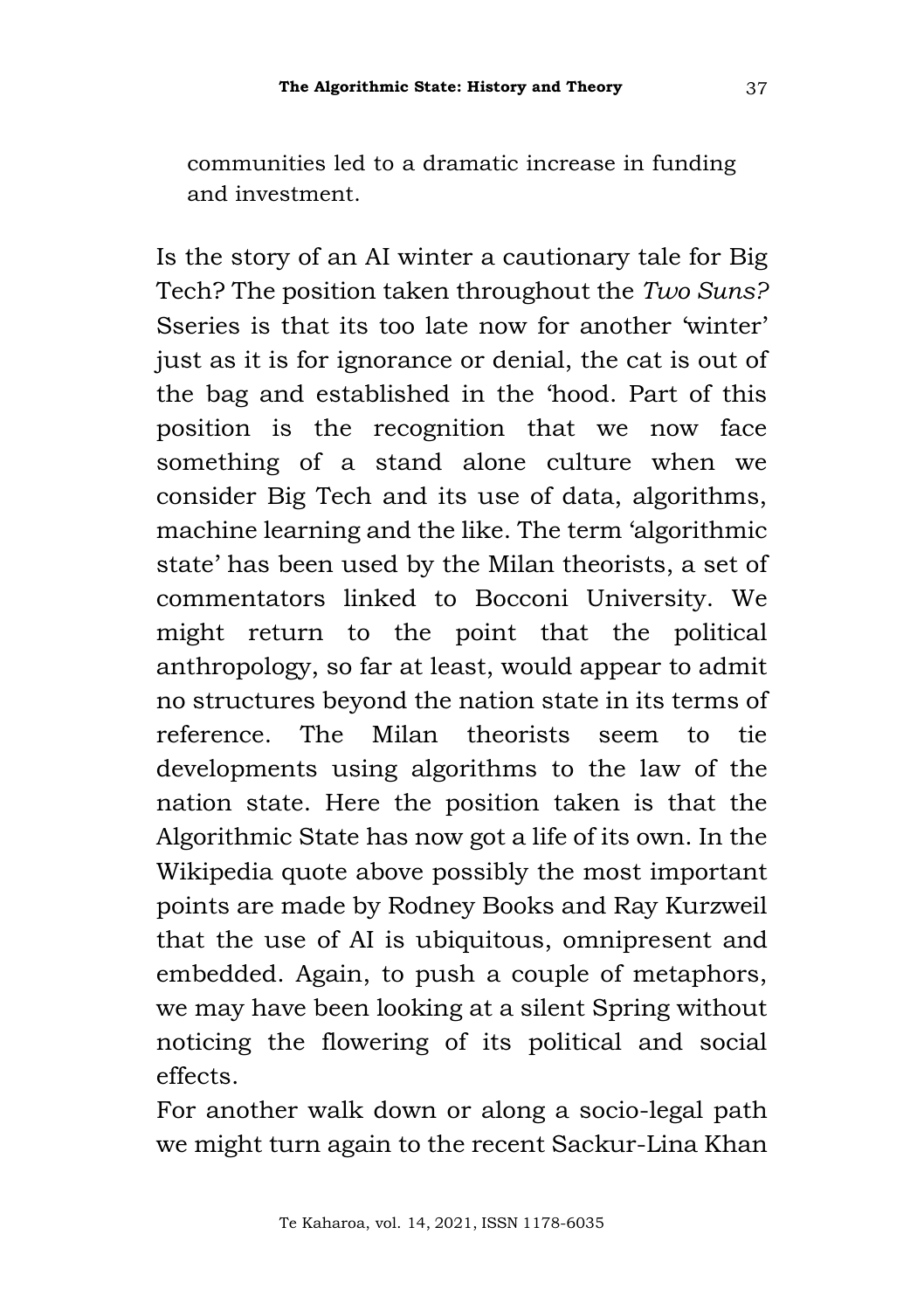interview on Hardtalk in early 2021. This is introduced on the BBC website as follows:

Can and should anything be done to halt the inexorable rise of the global technology giants such as Amazon, Google and Facebook? Over the past decade we've seen these tech titans come to dominate data collection, cloud computing, retail, social media and publishing, but now there is pushback from anti-monopoly lawyers and sceptical politicians. Stephen Sackur speaks to the American lawyer Lina Khan, who is at the forefront of the movement to tame big tech. But whose interest is she serving?

Sackur starts by talking about Lina Khan's background, her age of 31, her coming from England to get interested in journalism and the law especially law pertaining to big tech. Notable here was the antitrust paradox article discussed at length by me in the first Two Suns series especially in One and Two. The paradox would appear to be that while Amazon appears to offer better service at a better rate the competition is stifled and stymied. Interestingly, Sackur does not mention the Chicago School or the idea that so long as the price is affordable by the public the product is alright and nor does Khan throughout the interview.

Also notable is that both Sackur and Khan, like the Milan theorists never seem to get past the nation state as the beginning and end of analysis. As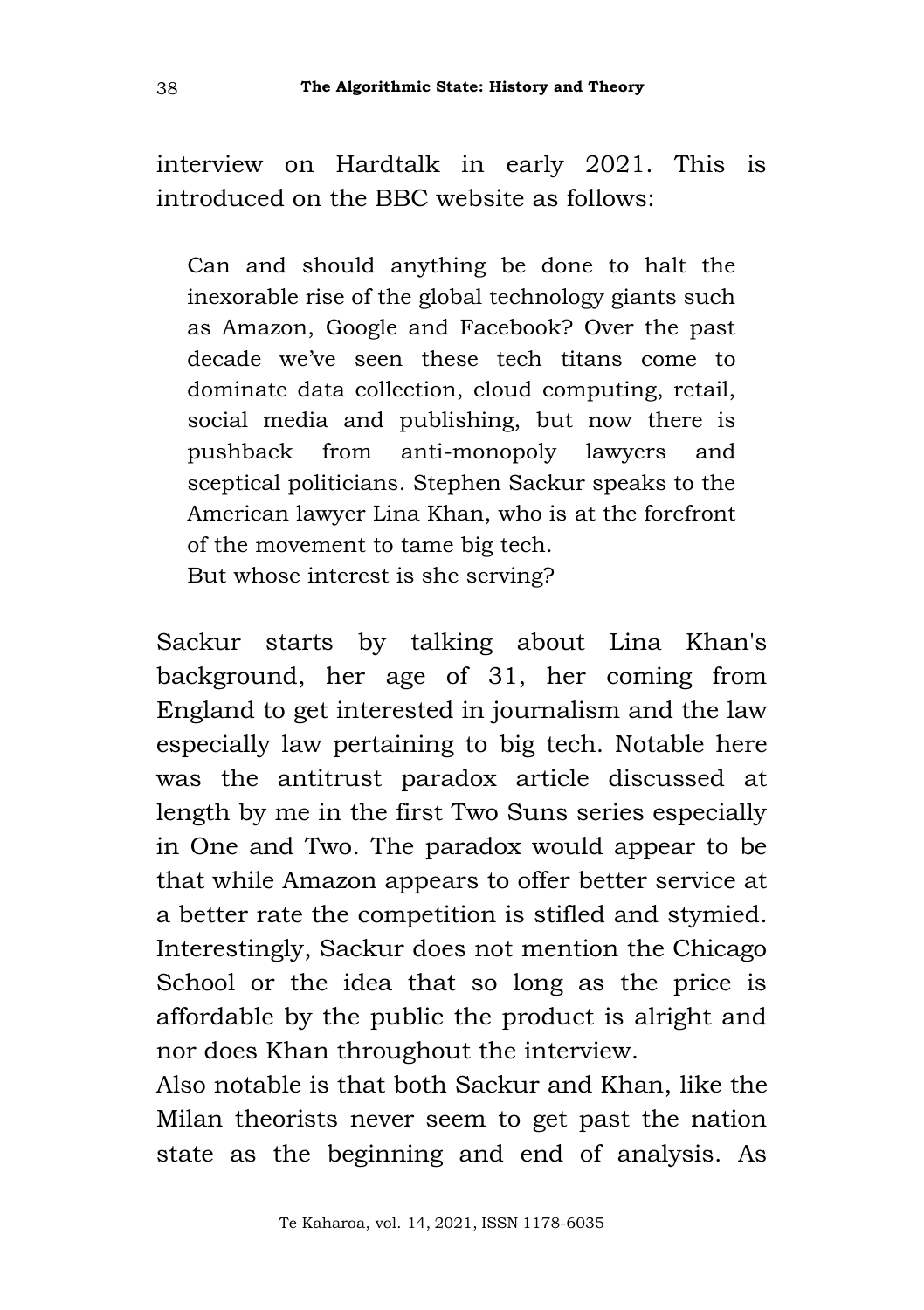discussed earlier events in Myanmar and elsewhere indicatre a different reality.

The interview starts with Khan, lead by Sackur, asserting that there is a significant momentum to 'tame big tech.

Khan speaks of a change in public opinion and a wave of lawsuits. Sackur speaks of increased power by big tech in the time of lockdown. Khan responds by saying yes and these firms 'provide infrastructure', 'these forms control the core infrastructure for commerce and communications'. There is a small group pf executives setting the rules. the infrastructure heretofore according to Khan had been bound or accountable to public rules and regulations.

Sackur asks whether the services provided by big tech are good or not. Khan says even if these services are good people and institutions may be hurt and she asks what are we missing out on. Also monopoly power can inhibit competition.

After inquiring how Khan got there Sackur is told by Khan that when working as a journalist Khan found that across sectors control was falling into fewer hands.

This lead to problems as consumers, as workers and as citizens. A systemic process across the US economy. On the one hand there were monopoly laws but there had been an 'ideological transformation'. Sackur speaks of a simple notion of price and as long as the customer is served with the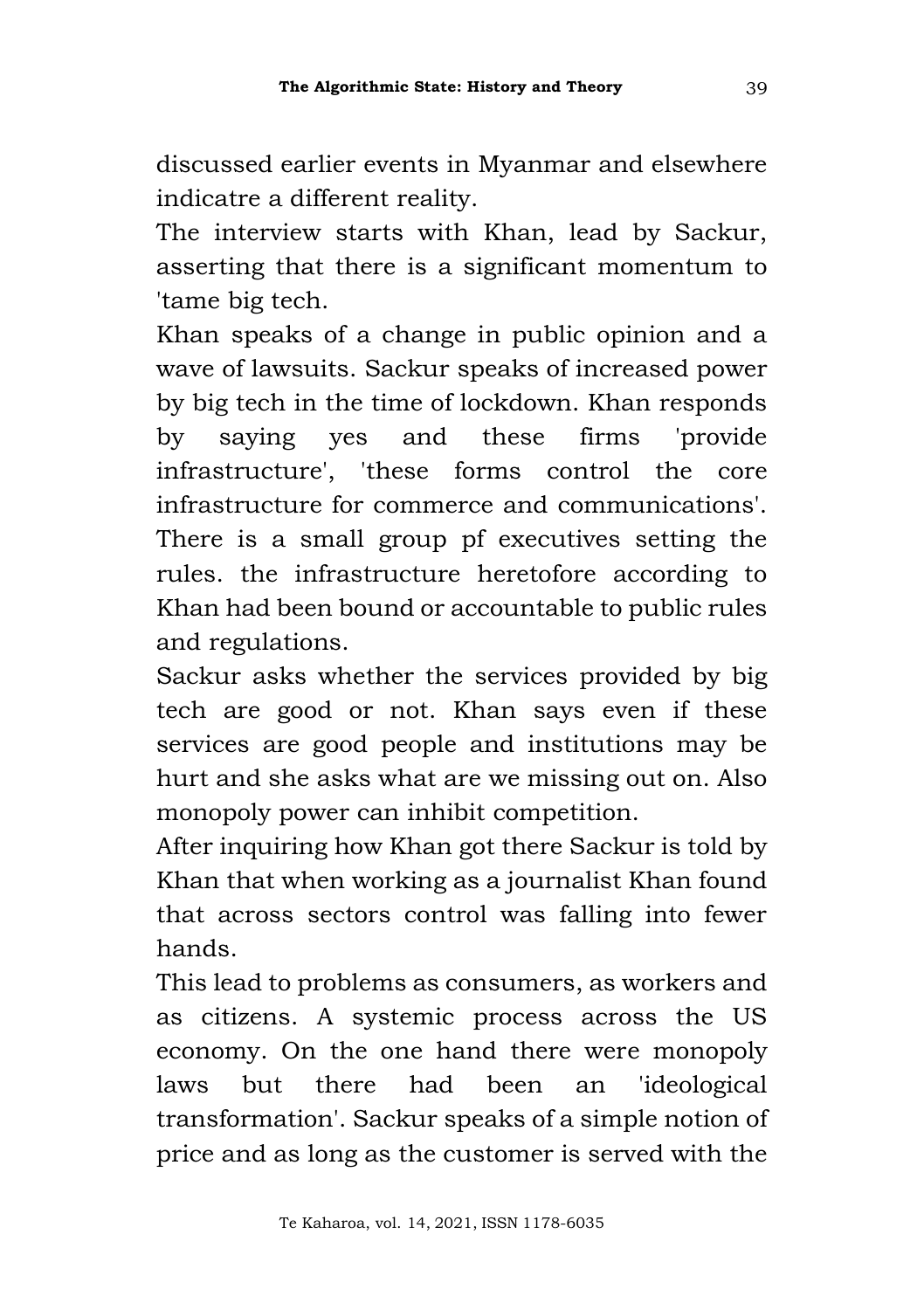right price for a reasonable product all was well. They both agree that there is more to it than price. Khan uses the analogy of a King with too much power being like a corporation with too much power this being the reason for anti monopoly laws.

Sackur then turns to the way people like Amazon offer low cost and efficiency. Khan questions Sackur's idea of efficiency saying that operational efficiency is one thing but market dominance is another. Khan also suggests that the price situation is difficult to assess because of fluctuations. They argue about Amazon, Sackur suggesting that there is competition and Khan giving statistics for Amazon dominance in the US.

The exploitation of third parties is discussed by Khan saying that they cannot compete effectively. Sackur, going back to Brandeis, says this is just the way of bigness. Khan then talks about fair practices and suggests that big tech is predatory rather than competing on merit. Also these firms are infrastuctory, if that is a word and a different set of rules apply to infrastructure, big tech offering essential infrastructure. Like the railways there is a gatekeeper role being taken and this requires additional scrutiny and regulation.

Sackur asks of the US government is ready for a bis fight with big tech. He refers to Khan's earlier work withn the Federal Trade Commission. Khan talks about action in this area and talks about 'landmark cases'. Sackur asks how hard the government will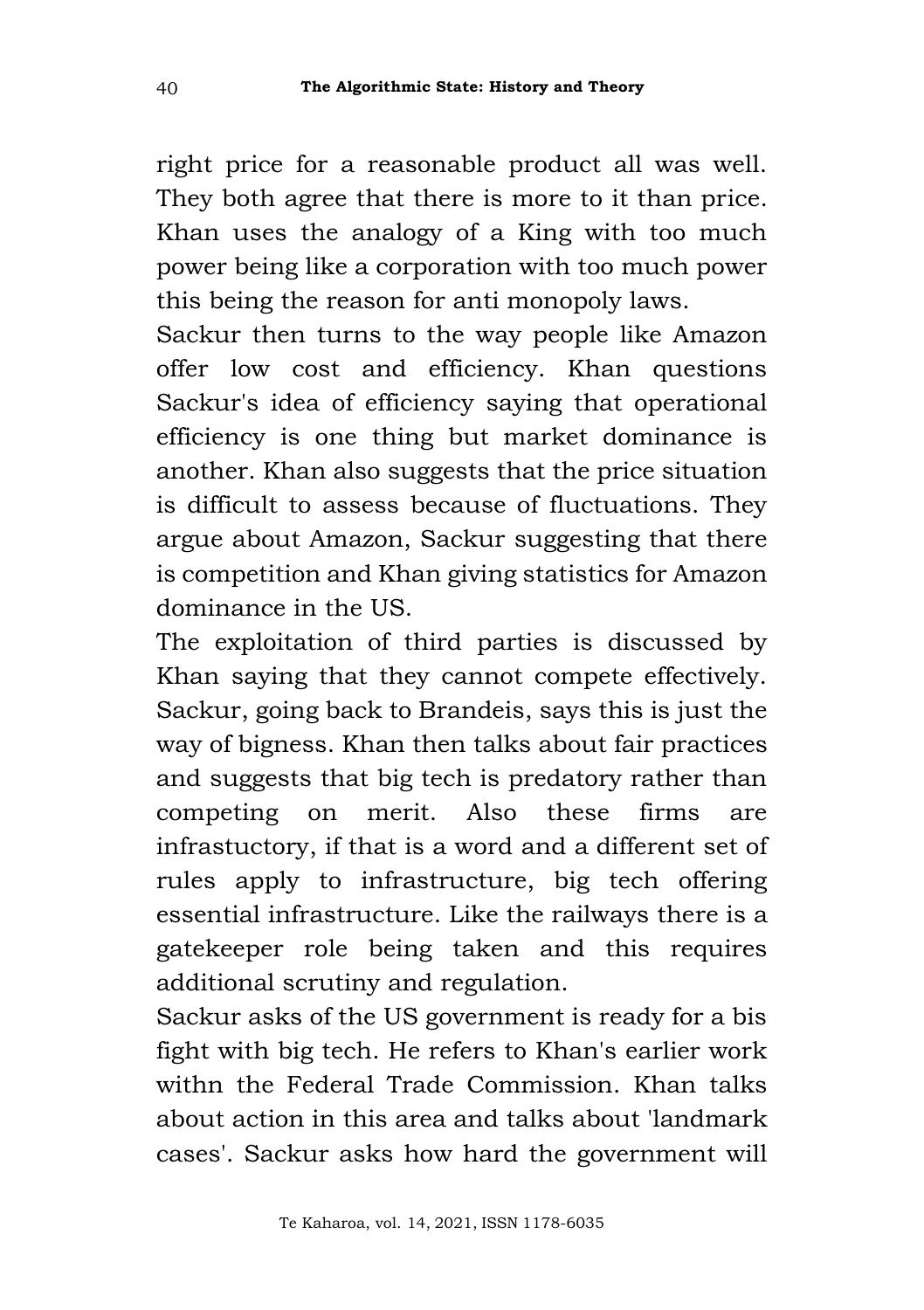press this. He asks whether Tim Wu's idea of needing to break up the companies as the only option will occur. Facebook should relinquish What's Up and other acquisitions.

Khan talks of ways to break up Big Tech including legislation and lawsuits.

Sackur moves to Biden and his appointment of Renata Hesse and tech apologists in Biden's top tier. Khan notes concerns in this area. Then Sackur refers to Hesse's comments on Google and the fact that people like it. Khan shifts the argument to the UK where Google's dominance is said to inhibit competition. Then says that Hesse's view is out of date and not corresponding to reality.

Sackur asks why European states are harder on big tech. He talks about Margaret Vestager and asks about financial clout of big Tech in the US. Khan says big tech puts money into jurisdictions in the US and the Europeans are 'clear eyed' about big tech.

The question is what remedy works and now Europeans are looking to stronger remedies. They do not talk about the standoff between the Australian government and Facebook.

Sackur turns to companies as 'content providers. He gives the example of Trump being taken off Twitter and the shut down of Parler because it lost its Amazon server. He speaks of the 'unaccountable powers' of big tech. Khan says its quite coherent to think both of these things, that Trump should have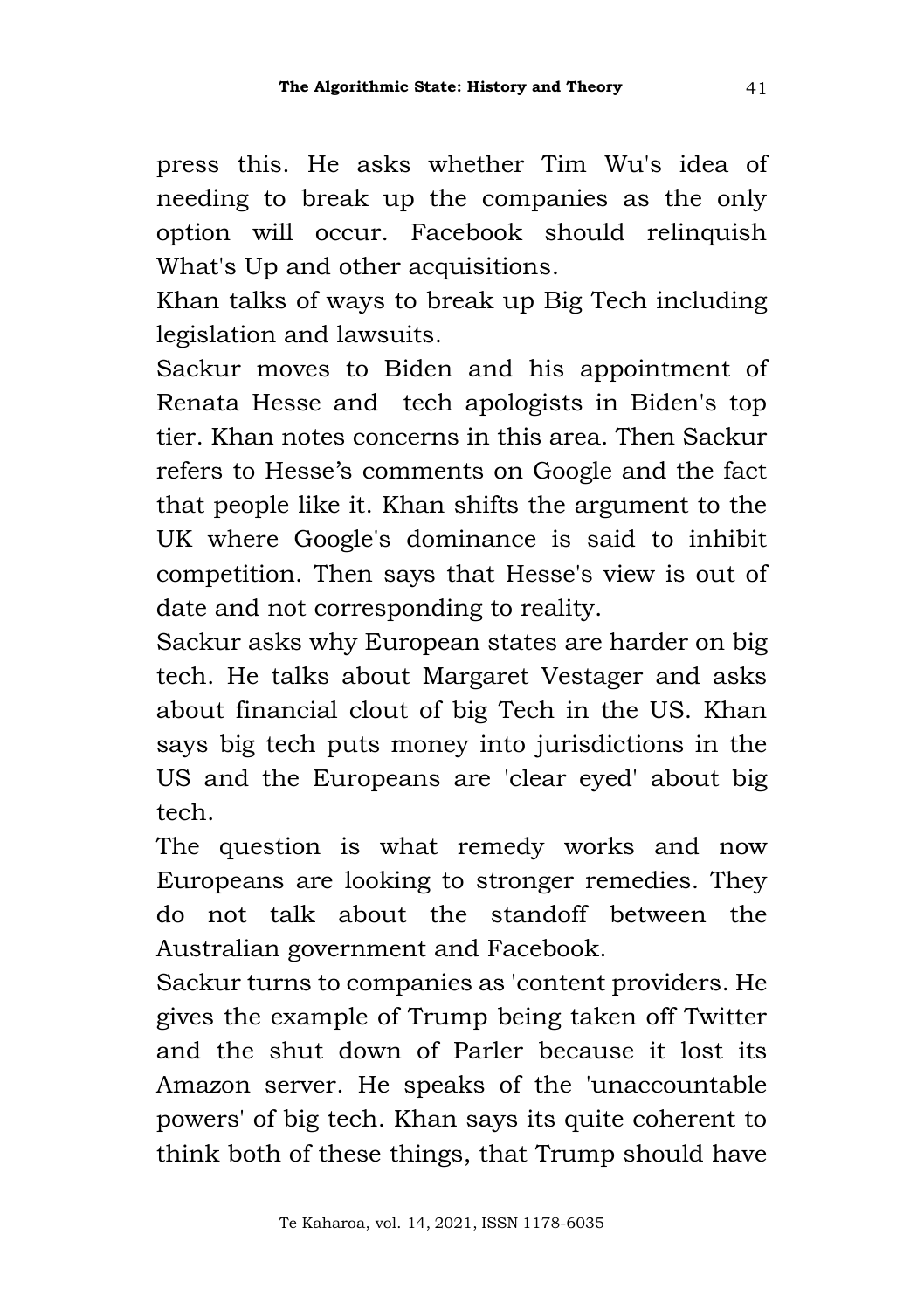been removed and that its not OK for power to be in so few hands This is a problem for democracy.

Sackur mentions Angela Merkel's opposition to the Twitter move and says these firms are serving as core communications infrastructure.

Sackur suggests that this is a matter of the firms being treated as publishers under US law which they never have been in the past. Khan talks about Section 230 which exempts these firms from liability.

Khan suggests that the business models of these companies encourages hate speech or the like and that model might be questioned. Finally, Sackur asks whether these firms will be bigger or what in ten years time. Khan says yes and refers to the first gilded age which is discussed in Three of the *Two Suns?* series.

The Sackur-Khan discussion is important in terms of the history considered in this section as it shows what the scope of discourse is now in 2021.The discussion opened doorways in a profitable way into such things as infrastructure. Are we talking about the infrastructure of nation state or the infrastructure of a parallel cyber or algorithmic state?

## **Conclusion**

To take up one of the main threads in this *Two Suns?* series, that there are several spaces or forms of space involved; territorial space, outer space,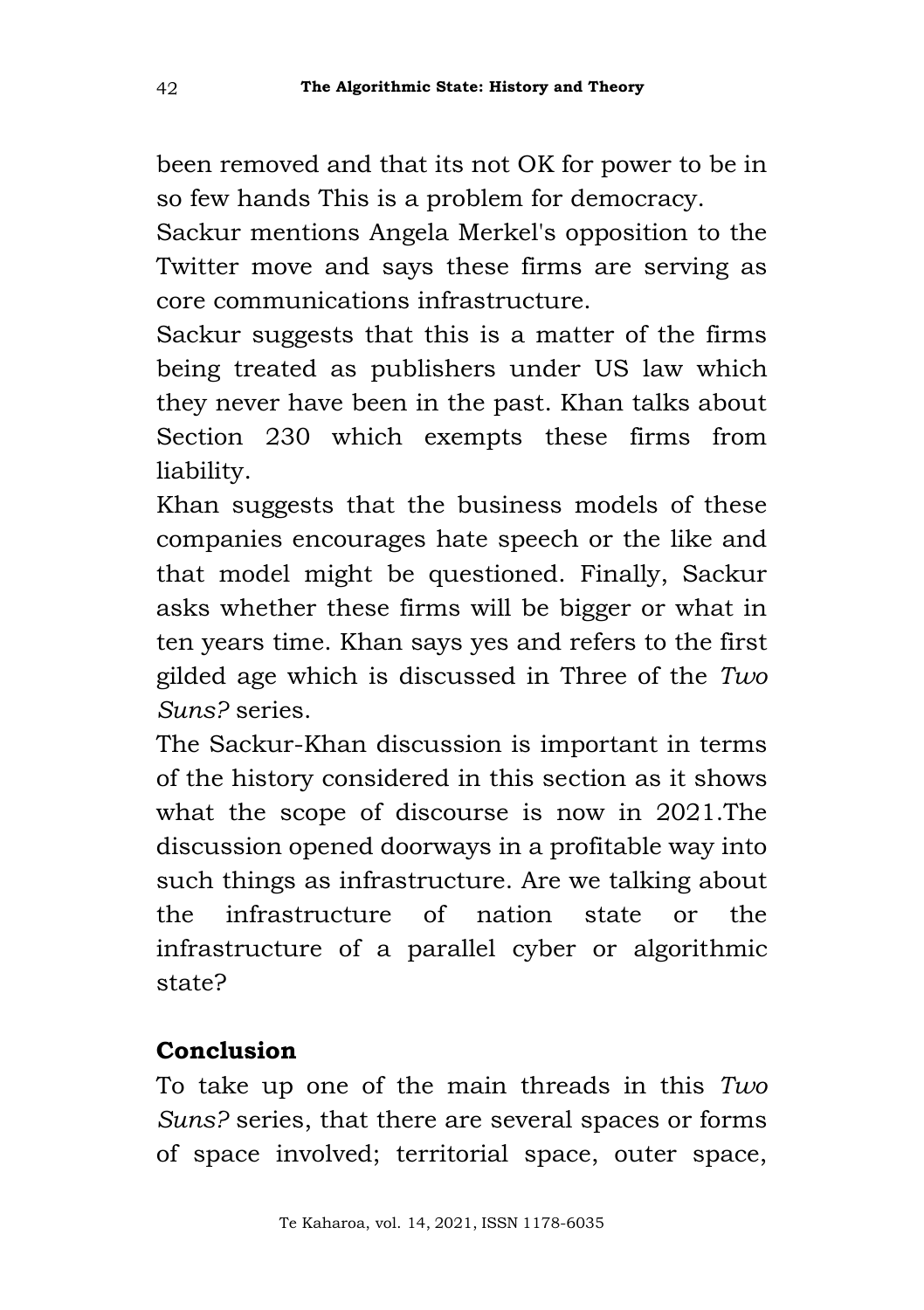cyberspace and living space, and there is data to be found and owned in each of these spaces while that data may be processed using algorithms in each space and across all spaces, each kind of space has a history. And the way data and algorithms are used in each space and across them has a history as well. That history might be about, as Cathy O'Neil suggests, the data and algorithms involved in the recipe for baking a pie or the planning of a space station.

With such points in mind it has been suggested in this section that a mind shift is required to a new sense of culture and history. The machine, the learning machine could well be central in such a consciousness. A history of AI, robotics and learning machines has been offered via Wikipedia to suggest something of a central thread.

The way people grapple with this history if they do so at all is usually with reference to the nation state. Understandable as this might be in the analysis of the Sackur/Khan interview and elsewhere it is suggested that such a framework is limiting and somewhat of a distraction.

Going back to the discussion in *Two Suns?* Five we might see this history in terms of the development of Big Tech and think again about Kotkin's thesis of 2020 that California is moving into techno feudalism. We might also consider the rise and development of the internet and its centrality in our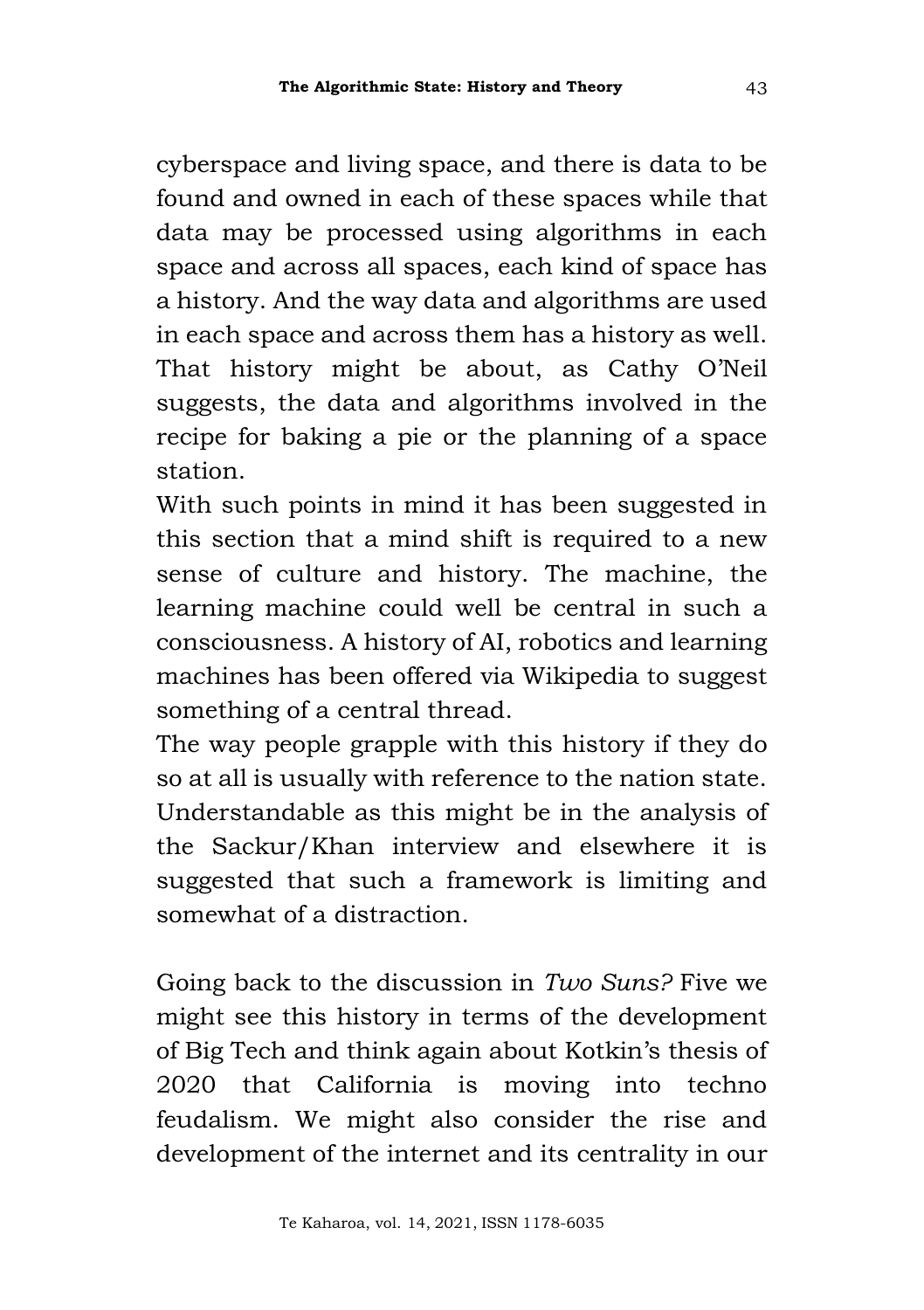history in order to understand, Facebook, Netflix and other Big Tech operators as well as understanding ourselves, the spaces we live in and the way our identities are formed in this context. The next section of the *Two Suns?* series considers this.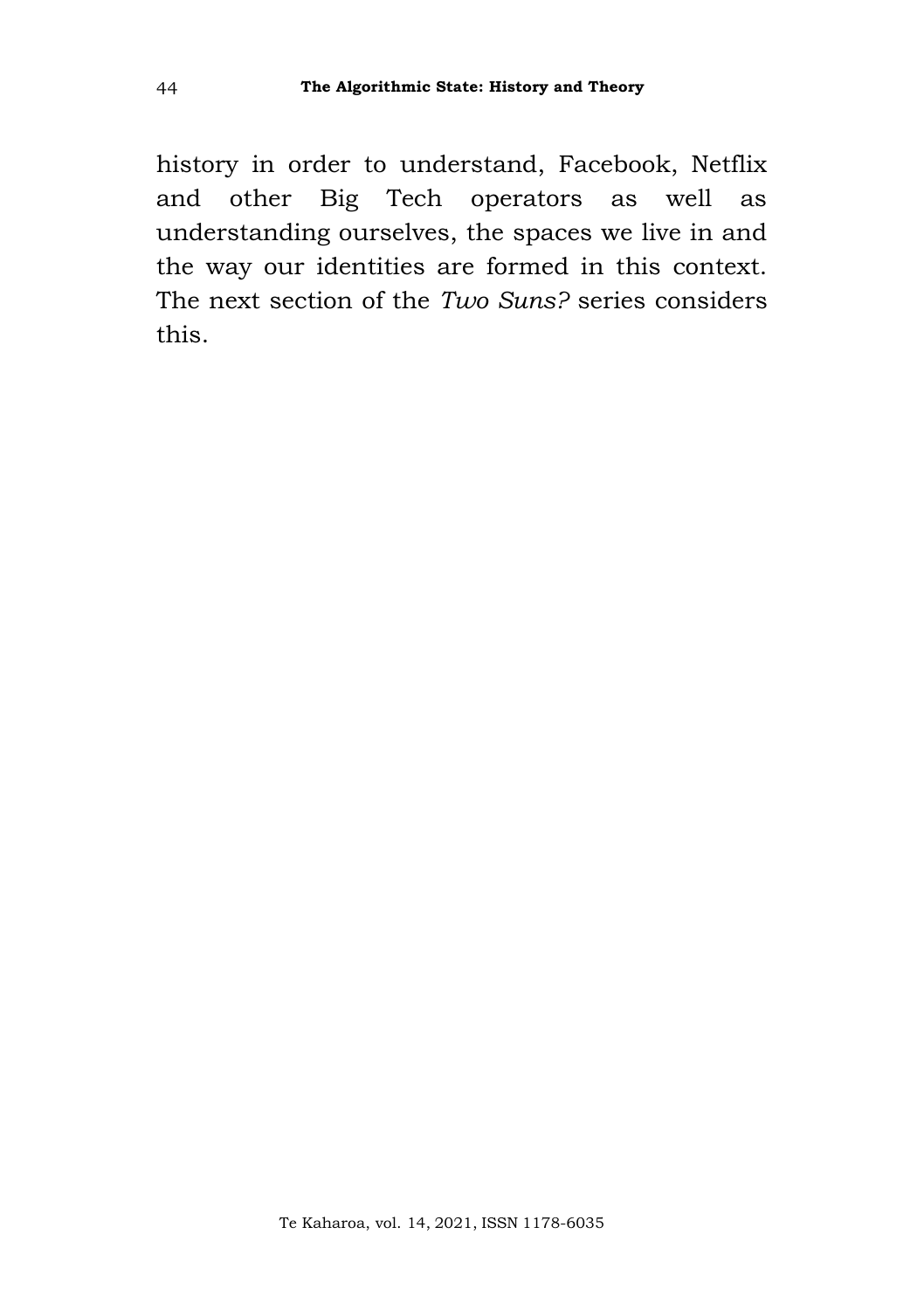## **Bibliography**

Bayes Thomas, 'An Essay towards solving a Problem in the Doctrine of Chances' (ed. Price, Richard and communicated to John Canton) Philosophical Transactions of the Royal Society of London. 53: 370–418 1763

Cleave, Peter Ka hao te kupenga hiko, He Tuhinga Aronui: the Journal of Maori Writing ed. Moon, P AUT 2001

Dick, Phillip K Do Androids Dream of Electric Sheep? Doubleday 1968

Foucault, Michel The Order of Things Routledge 1970

Hart Rob The Warehouse Bantam 2019

Kotkin, Joel 'Neo-Feudalism in California' American Affairs Volume IV, Number 2 Summer 2020

Laplace, Pierre-Simon Théorie Analytique des Probabilités Wentworth Press 2018

Mannheim, Karl Ideology and Utopia Martino Fine 2015

Minsky, Marvin and Papert, Seymour (2nd edition with corrections, first edition 1969) Perceptrons: An Introduction to Computational Geometry, The MIT Press 1972

O'Neill, Cathy Weapons of Math Destruction, Crown 2016

Patterson, Scott, Dark Pools: The Rise of the Machine Traders and the Rigging of the US Stock Market Crown 2013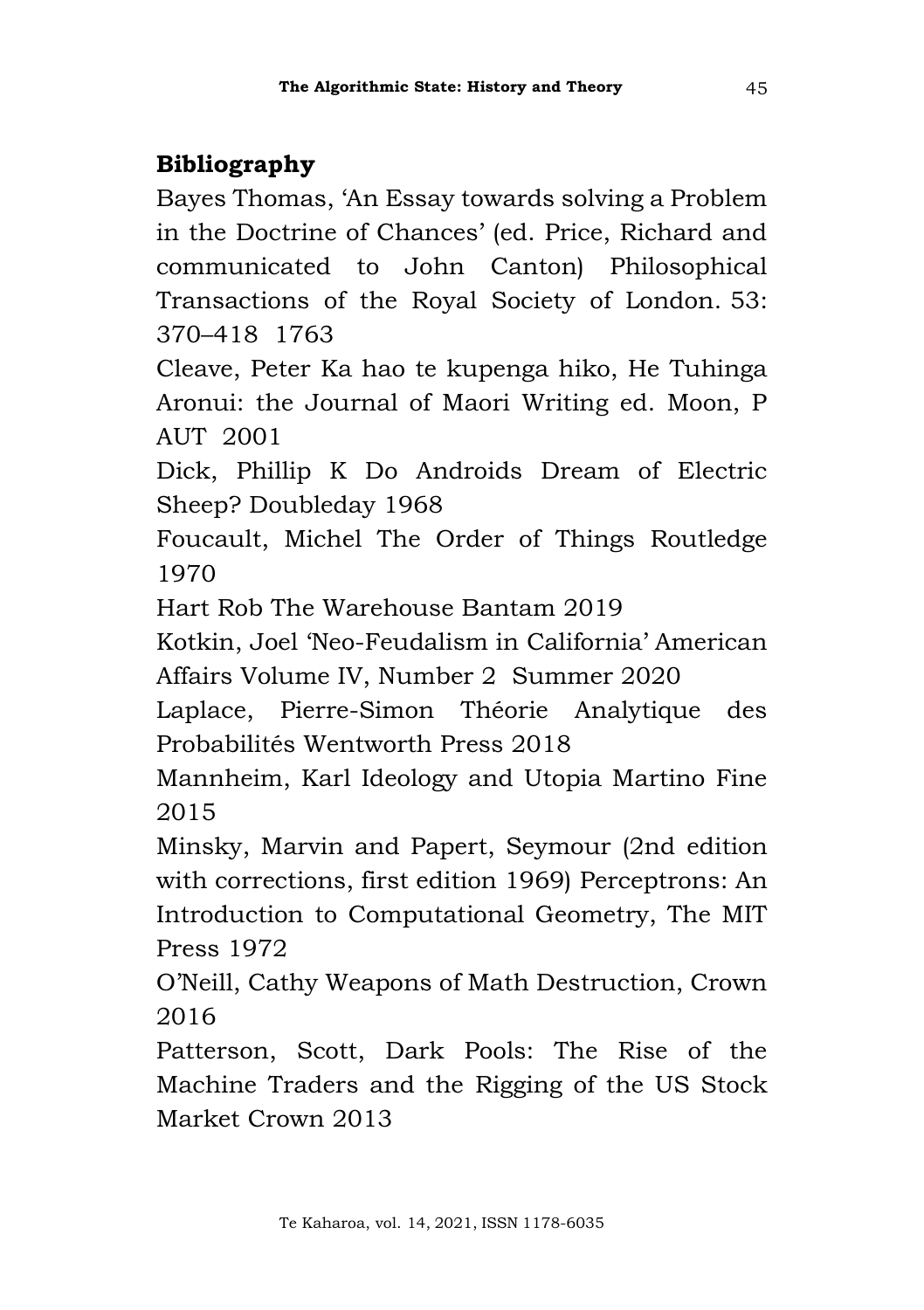Peach, Sam of BBC Radio Documentaries of March 20, 2021,

Sauter, Molly Persuasion and the other thing: A critique of big data methodologies in politics in ETHNOGRAPHY MATTERS, Facebook 2017 Wells H G The Time Machine Heinemann 1895 Wood, Gaby Living Dolls, A Magical History of the Quest for Mechanical Life, Faber and Faber 2002

## **Internet sources**

Ng, Andrew 2017 Artificial Intelligence is the new electricity

<https://www.youtube.com/watch?v=21EiKfQYZXc> Giridharadas, Anand (2019) Winners Take All Video RSA Minimate

2010 the Wall Street Journal Profiles Machine Learning Investing.

Goodreads entry on Dark Pools

Youtube on Norvig

2017 on Youtube Professor Andrew Ng

<https://www.youtube.com/watch?v=VasJplgi3z8>

[Tricia Wang: The human insights missing from big](https://www.google.com/url?sa=t&rct=j&q=&esrc=s&source=web&cd=&cad=rja&uact=8&ved=2ahUKEwjo863ryu3vAhWxxzgGHZWQBNsQtwIwAHoECAIQAw&url=https%3A%2F%2Fwww.ted.com%2Ftalks%2Ftricia_wang_the_human_insights_missing_from_big_data%2Ftranscript%3Flanguage%3Den&usg=AOvVaw3Ams9fnX5MO4gAcFct0WD2)  [data | TED ...](https://www.google.com/url?sa=t&rct=j&q=&esrc=s&source=web&cd=&cad=rja&uact=8&ved=2ahUKEwjo863ryu3vAhWxxzgGHZWQBNsQtwIwAHoECAIQAw&url=https%3A%2F%2Fwww.ted.com%2Ftalks%2Ftricia_wang_the_human_insights_missing_from_big_data%2Ftranscript%3Flanguage%3Den&usg=AOvVaw3Ams9fnX5MO4gAcFct0WD2)

[https://www.usatoday.com/story/money/2020/0](https://www.google.com/url?sa=t&rct=j&q=&esrc=s&source=web&cd=&cad=rja&uact=8&ved=2ahUKEwjo863ryu3vAhWxxzgGHZWQBNsQtwIwAHoECAIQAw&url=https%3A%2F%2Fwww.ted.com%2Ftalks%2Ftricia_wang_the_human_insights_missing_from_big_data%2Ftranscript%3Flanguage%3Den&usg=AOvVaw3Ams9fnX5MO4gAcFct0WD2) [9/06/the-worlds-most-](https://www.google.com/url?sa=t&rct=j&q=&esrc=s&source=web&cd=&cad=rja&uact=8&ved=2ahUKEwjo863ryu3vAhWxxzgGHZWQBNsQtwIwAHoECAIQAw&url=https%3A%2F%2Fwww.ted.com%2Ftalks%2Ftricia_wang_the_human_insights_missing_from_big_data%2Ftranscript%3Flanguage%3Den&usg=AOvVaw3Ams9fnX5MO4gAcFct0WD2) [important-event-every](https://www.google.com/url?sa=t&rct=j&q=&esrc=s&source=web&cd=&cad=rja&uact=8&ved=2ahUKEwjo863ryu3vAhWxxzgGHZWQBNsQtwIwAHoECAIQAw&url=https%3A%2F%2Fwww.ted.com%2Ftalks%2Ftricia_wang_the_human_insights_missing_from_big_data%2Ftranscript%3Flanguage%3Den&usg=AOvVaw3Ams9fnX5MO4gAcFct0WD2)[year-since-1920/113604790/](https://www.google.com/url?sa=t&rct=j&q=&esrc=s&source=web&cd=&cad=rja&uact=8&ved=2ahUKEwjo863ryu3vAhWxxzgGHZWQBNsQtwIwAHoECAIQAw&url=https%3A%2F%2Fwww.ted.com%2Ftalks%2Ftricia_wang_the_human_insights_missing_from_big_data%2Ftranscript%3Flanguage%3Den&usg=AOvVaw3Ams9fnX5MO4gAcFct0WD2)

Norvig Youtube clip on object recognition

[https://www.youtube.com/watch?v=TK4qLwTye\\_s](https://www.youtube.com/watch?v=TK4qLwTye_s) Sackur-Lina Khan interview on Hardtalk 2021